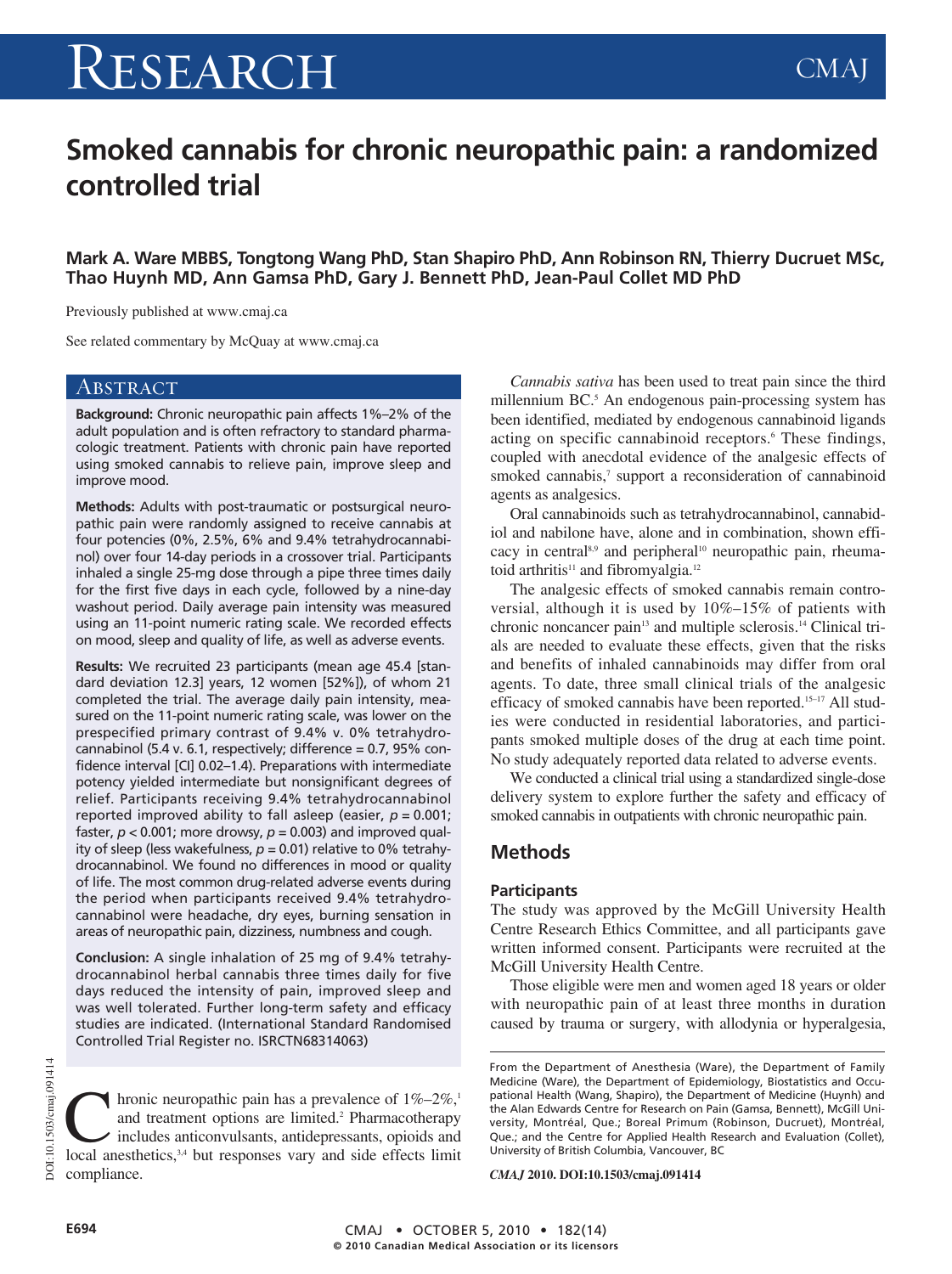and with an average weekly pain intensity score greater than 4 on a 10-cm visual analogue scale. Participants had a stable analgesic regimen and reported not having used cannabis during the year before the study (Appendix 1, available at www .cmaj.ca/cgi/content/full/cmaj.091414/DC1). Potential participants had to have normal liver function (defined as aspartate aminogransferase less than three times normal), normal renal function (defined as a serum creatinine level  $<$  133  $\mu$ mol/L), normal hematocrit (> 38%) and a negative result on β human chorionic gonadotropin pregnancy test (if applicable). Women of child-bearing potential consented to use adequate contraception during the study and for three months afterward.

Exclusion criteria were pain due to cancer or nociceptive causes, presence of significant cardiac or pulmonary disease, current substance abuse or dependence (including abuse of or dependence on cannabis), history of psychotic disorder, current suicidal ideation, pregnancy or breastfeeding, participation in another clinical trial within 30 days of enrolment in our trial, and ongoing insurance claims.

#### **Study design**

We used a randomized, double-blind, placebo-controlled, fourperiod crossover design. Each period was 14 days in duration, beginning with five days on the study drug followed by a nineday washout period. Eligible participants were randomized to a sequence of treatment periods based on a Latin square design.

Cannabis was obtained from Prairie Plant Systems Inc. (Saskatoon, Sask.) and the United States National Institute of Drug Abuse. Prairie Plant Systems Inc. blended cannabis flowers and leaves to prepare three different potencies of active drug (2.5%, 6.0% and 9.4% tetrahydrocannabinol). The US National Institute of Drug Abuse used ethanolic extraction of cannabinoids to prepare the 0% tetrahydrocannabinol product. Intermediate doses (2.5% and 6.0% tetrahydrocannabinol) were used to increase the likelihood of successful blinding. Doses of 25 mg  $(\pm 1 \text{ mg})$  were prepared in opaque gelatin capsules by the study pharmacist. A panel of nine independent personnel examined the appearance of the four cannabis preparations and found no association between estimated and true potency (data not shown).

Cannabis doses were delivered as single smoked inhalations using a titanium pipe (RayDiaTor, Mori Designs, Auburn, WA, USA). The first dose of each period was selfadministered under observation in a ventilated room. For dose delivery, one capsule of the assigned potency was opened and the cannabis tipped into the bowl of the pipe. Participants were instructed to inhale for five seconds while the cannabis was lit, hold the smoke in their lungs for ten seconds, and then exhale. The beginning of inhalation was recorded as the onset of the exposure. Subsequent doses were self-administered in the same manner three times daily at home for the first five days of each period.

Routine medications were continued throughout the trial. Use of breakthrough analgesia (acetaminophen) was allowed.

# **Study protocol**

The study nurse explained the study to each participant, sought signed informed consent, obtained a medical history

and performed a chart review. The study physician conducted a physical examination. Urinary drug screening was performed. Participants were contacted by telephone on three occasions during the first five days of the screening phase to calculate a baseline average pain score. A psychological evaluation was conducted by a clinical psychologist.

On the first day of each period, participants were followed for three hours. Vital signs and ratings of pain, "high," relaxation, stress, happiness and heart rate were recorded, and blood was collected for tetrahydrocannabinol assays. On days one and five of each study period, blood was collected for hematologic and biochemical analyses. At the end of their first visit, participants were given four labelled containers for urine collection and 13 cannabis doses for the five days of treatment.

During the first five days of each period, participants were contacted daily by telephone to administer questionnaires on pain intensity, sleep, medication and adverse effects. Participants collected early morning urine samples daily. They returned on day five to return the urine samples, to undergo urinary and blood tests, and to complete questionnaires on pain quality, mood, quality of life and assessments of potency. At the end of the study, participants completed final adverse event reports and potency assessments. Participants were advised not to drive a vehicle or operate heavy machinery while under the influence of the study drug.

### **Outcome measures**

Outcome measures were selected following published recommendations for clinical trials of chronic pain. <sup>18</sup> Pain intensity was measured using an 11-item numeric rating scale, with "no pain" and "worst pain possible" as anchors. The numeric rating scale was administered once daily for present, worst, least and average pain intensity during the previous 24 hours. As per protocol, the average pain intensity score over the five days on study drug constituted the primary outcome. Acute effects on pain intensity were measured using a 100-mm visual analogue scale. Pain quality was assessed using the McGill Pain Questionnaire. <sup>19</sup> Sleep was assessed using the Leeds Sleep Evaluation Questionnaire. <sup>20</sup> The short-form Profile of Mood States was used to examine mood effects.<sup>21</sup> Quality of life was assessed using the EQ-5D health outcome instrument. <sup>22</sup> The items "high," "relaxed," "stressed," and "happy" were measured using a 100-mm visual analogue scale  $(0 = not at all, 10 = extremely).^{23-25}$  Potency assessments were conducted by asking participants on the fifth day of each period to guess which potency they had received. At the end of the trial, participants were asked to guess the order in which they received the treatments. Standard assays for plasma tetrahydrocannabinol assays were used (Appendix 1).

### **Statistical analysis**

Our primary hypothesis was that smoked cannabis containing 9.4% tetrahydrocannabinol is superior to 0% tetrahydrocannabinol in reducing average pain intensity. The comparison of within-patient average weekly pain intensity when assigned 9.4% tetrahydrocannabinol cannabis compared with placebo was the contrast of primary interest. A sample size of 32 patients was targeted assuming a within-patient difference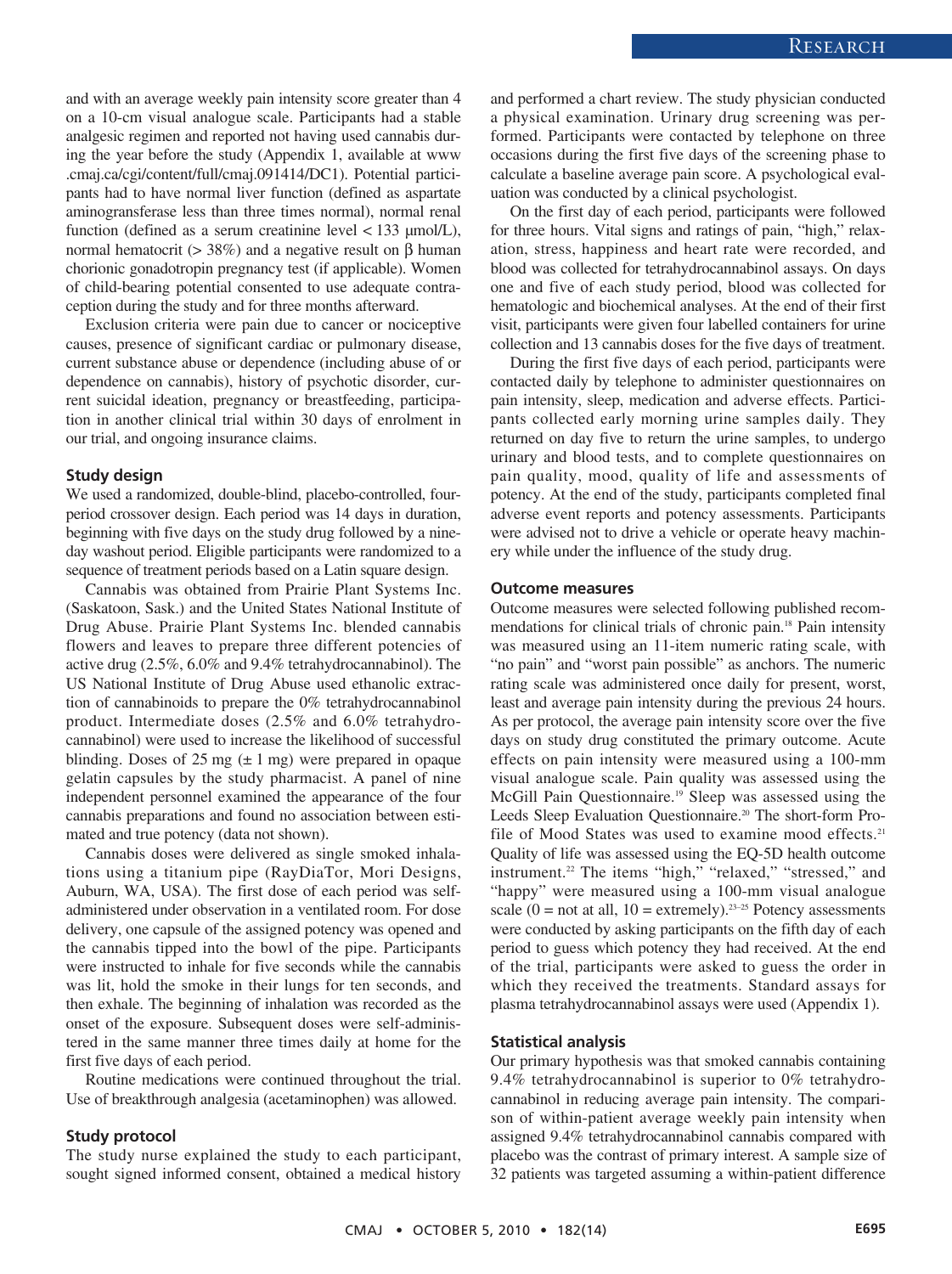of 10 mm26 in the primary outcome between active and placebo drug, on a 100 mm scale, with a standard deviation of 20 mm, and with 80% power and 5% significance.

A generalized linear model including drug, period and firstorder carryover effects was fitted. If the carryover effect or period effect was not significant, then a reduced model was refitted. Nine-five per cent confidence intervals were generated. Significance tests were performed at a 5% level. An identical procedure to that described above for the primary outcome was performed to assess the secondary outcomes, including the McGill Pain Questionnaire, the Leeds Sleep Evaluation Questionnaire, the Profile of Mood States, and EQ-5D. Statistical procedures for day one assessments and EQ-5D analyses are shown in Appendix 1. Data from all randomized participants were included in all safety and efficacy analyses.

All reported adverse events were classified according to severity, seriousness and relationship to the study drug. An independent data-monitoring committee monitored the safetyrelated aspects of the trial.

# **Regulatory considerations**

In conducting the study, we followed the Good Clinical Practice guidelines of the International Conference on Harmonisation of Technical Requirements for Registration of Pharmaceuticals for Human Use. <sup>27</sup> The trial was registered with the International Standard for Randomised Controlled Trials Register (ISRCTN683140063).

# **Results**

# **Participants**

We screened 116 potential participants over a 30-month period (August 2003 to January 2006), of whom 93 were ineligible. Twenty-three participants underwent random assignment to treatment, of whom 21 completed all four cycles. Two participants withdrew within the first five days of the study; one (who was receiving placebo at the time) withdrew because of a positive result on urinary screening for cannabinoid and the other (who was receiving 6% tetrahydrocannabinol at the time) because of increased pain (Figure 1). Demographic and baseline pain characteristics of participants are shown in Table 1.

# **Primary outcome**

We found no evidence of significant carryover or period effects for any outcome. The average daily pain intensity was significantly lower on 9.4% tetrahydrocannabinol cannabis (5.4) than on 0% tetrahydrocannabinol (6.1) ( $p = 0.023$ ; difference =  $0.7$ ,  $95\%$  CI  $0.02-1.4$ ). All pairwise differences between groups are shown with 95% CIs in Table 2. The average daily pain scores for each level of tetrahydrocannabinol, along with other secondary outcomes, are shown in Table 2.

# **Secondary outcomes**

There was a trend toward improvement in all outcomes with increasing tetrahydrocannabinol content (Table 3). Participants using 9.4% tetrahydrocannabinol cannabis reported significantly more drowsiness and reported getting to sleep more easily, faster and with fewer periods of wakefulness compared with those using placebo  $(p < 0.05)$ . Anxiety and depression were improved in the 9.4% tetrahydrocannabinol



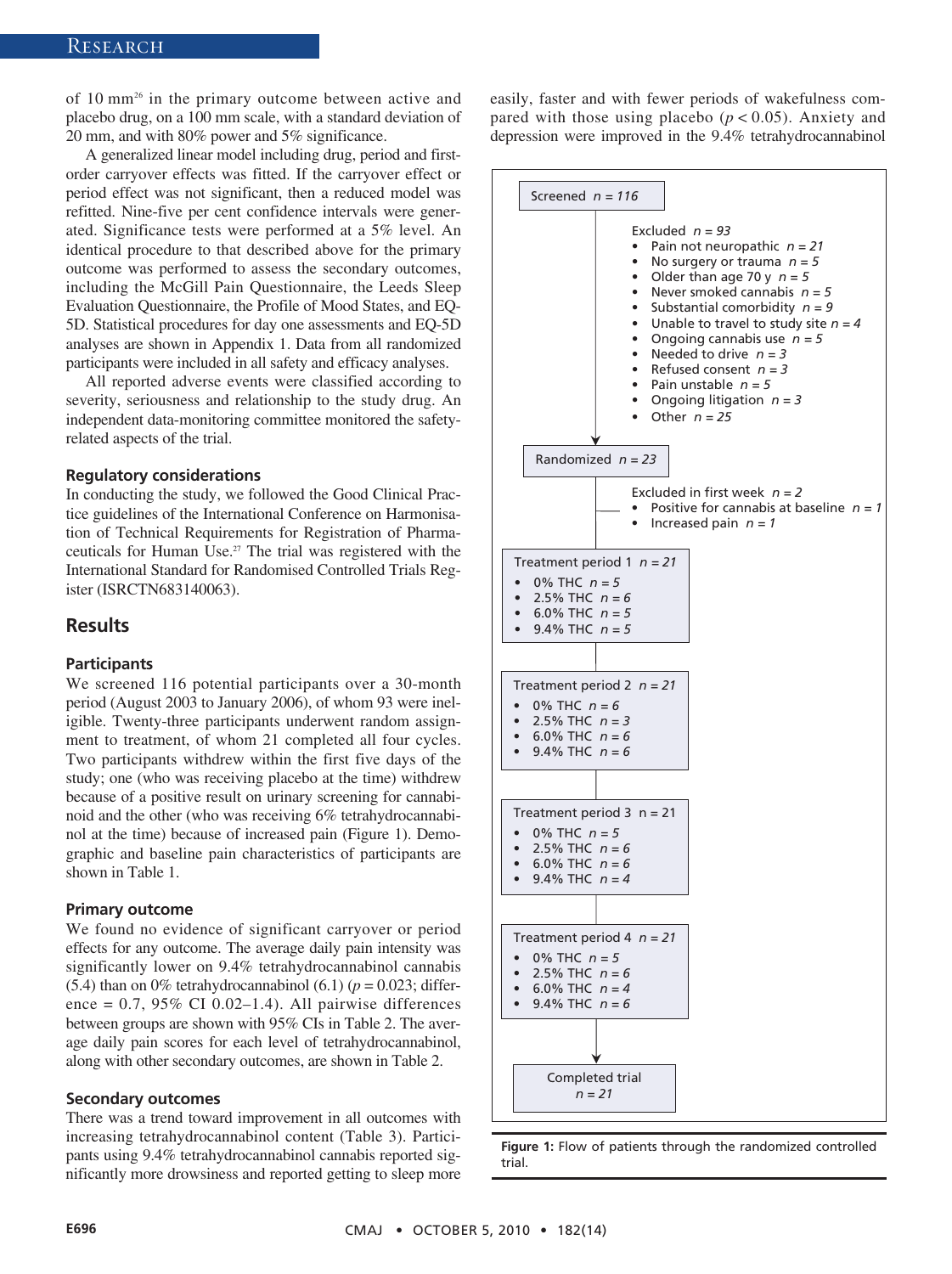|              | <b>Table 1:</b> Demographic and baseline characteristics of |  |
|--------------|-------------------------------------------------------------|--|
| participants |                                                             |  |

| Characteristic                    | No. (%) of subjects*<br>$n = 23$ |
|-----------------------------------|----------------------------------|
| Age, yr                           |                                  |
| Mean (SD)                         | 45.4 (12.3)                      |
| Range                             | $25 - 77$                        |
| <b>Sex</b>                        |                                  |
| Male                              | 11 (47.8)                        |
| Female                            | 12 (52.2)                        |
| <b>Education</b>                  |                                  |
| Primary or elementary             | 1(4.3)                           |
| Secondary or high school          | 8(34.8)                          |
| University or college             | 14 (60.9)                        |
| <b>Employment status</b>          |                                  |
| Full-time or part-time            | 4(17.4)                          |
| Retired                           | 2(8.7)                           |
| Short-term disability or disabled | 14 (60.9)                        |
| Other                             | 3(13.0)                          |
| <b>Medications</b>                |                                  |
| Opioids                           | 14 (61)                          |
| Antidepressants                   | 12 (52)                          |
| Anticonvulsants                   | 10 (43)                          |
| <b>NSAIDS</b>                     | 10 (43)                          |
| <b>Tobacco use</b>                |                                  |
| Never smoked                      | 8(34.8)                          |
| Current smoker                    | 9(39.1)                          |
| Ex-smoker                         | 6(26.1)                          |
| Ever used alcohol                 |                                  |
| Yes                               | 14 (60.9)                        |
| <b>No</b>                         | 9(39.1)                          |
| <b>Ever used cannabis</b>         |                                  |
| Yes                               | 18 (81.8)                        |
| <b>No</b>                         | 4 (18.2)                         |
| Average daily pain at baseline    |                                  |
| Mean (SD)                         | 6.89(1.37)                       |
| Range                             | $4.0 - 9.2$                      |

Note: NSAIDS = nonsteroidal anti-inflammatory drugs, SD = standard deviation. \*Unless otherwise indicated.

group compared with placebo on the EQ-5D subscale  $(p < 0.05)$ . No significant differences were noted on the Profile of Mood States. No difference in the "high," "happy," "relaxed" or "stressed" scores on the visual analogue scale were observed between tetrahydrocannabinol potencies.

A total of 248 mild and six moderate adverse events (fall, 2 increased pain,<sup>1</sup> numbness,<sup>1</sup> drowsiness<sup>1</sup> and pneumonia<sup>1</sup>) were reported during the trial (Table 4). No serious or unexpected adverse events were reported. The total number of adverse events and the number of participants reporting at least one adverse event increased with tetrahydrocannabinol potency. The most frequent drug-related adverse events reported in the group receiving 9.4% tetrahydrocannabinol were headache, dry eyes, burning sensation, dizziness, numbness and cough. Feeling "high" and euphoria were reported once in each of the 2.5%, 6% and 9.4% tetrahydrocannabinol periods. No significant changes in vital signs, heart-rate variability, hematological, biochemistry or renal function blood tests were detected.

On day five of the first cycle, 1 of 5 participants (20%) assigned to placebo correctly identified this assignment, while 9 of the 16 participants (56%) who received placebo during later cycles did so. Of the 5 participants administered 9.4% tetrahydrocannabinol in their first cycle, none correctly identified this assignment, while 10 of 16 patients (63%) did so during later cycles. At the end of the trial, 16 (76%) of the participants were able to correctly identify the 9.4% tetrahydrocannabinol period and 13 (62%) were able to identify the 0% tetrahydrocannabinol period, whereas the 6% tetrahydrocannabinol period was identified by 8 participants (38%) and the 2.5% period by 7 (33%).

Compliance with the study was excellent, and all dispensed capsules were returned. With the exception of one participant who withdrew from the study, there were no positive urine tetrahydrocannabinol tests during the 0% tetrahydrocannabinol period or on any day one before exposure (Appendix 1).

Plasma tetrahydrocannabinol assays revealed dose–response pharmacokinetics (Figure 2) and confirmed that participants did not use cannabis during placebo phases (Appendix 1).

Pharmacy dispensing was satisfactory. No legal issues arose during the study and there were no reports or allegations of diversion of the study drug.

# **Discussion**

We found that 25 mg herbal cannabis with 9.4% tetrahydrocannabinol, administered as a single smoked inhalation three

|  | Table 2: Pairwise comparisons of the effects of four potencies of smoked cannabis on average daily pain |  |  |  |  |
|--|---------------------------------------------------------------------------------------------------------|--|--|--|--|
|  |                                                                                                         |  |  |  |  |

| Potency,       | Potency, % of THC, mean difference (95% CI) |                                                                             |     |                                   |                   |  |     |  |  |  |
|----------------|---------------------------------------------|-----------------------------------------------------------------------------|-----|-----------------------------------|-------------------|--|-----|--|--|--|
| % of THC       |                                             |                                                                             | 2.5 |                                   | 6.0               |  | 9.4 |  |  |  |
| $\overline{0}$ |                                             |                                                                             |     |                                   |                   |  |     |  |  |  |
| 2.5            |                                             | $-0.13$ $(-0.83$ to 0.56)                                                   |     |                                   |                   |  |     |  |  |  |
| 6.0            |                                             | $-0.09$ $(-0.78 - 0.60)$                                                    |     | $0.04$ $(-0.64 \text{ to } 0.73)$ | $\qquad \qquad -$ |  |     |  |  |  |
| 9.4            |                                             | $-0.71$ (-1.40 to $-0.02$ ) $-0.58$ (-1.27 to 0.11) $-0.63$ (-1.30 to 0.06) |     |                                   |                   |  |     |  |  |  |

Note: CI = confidence interval, THC = tetrahydrocannabinol.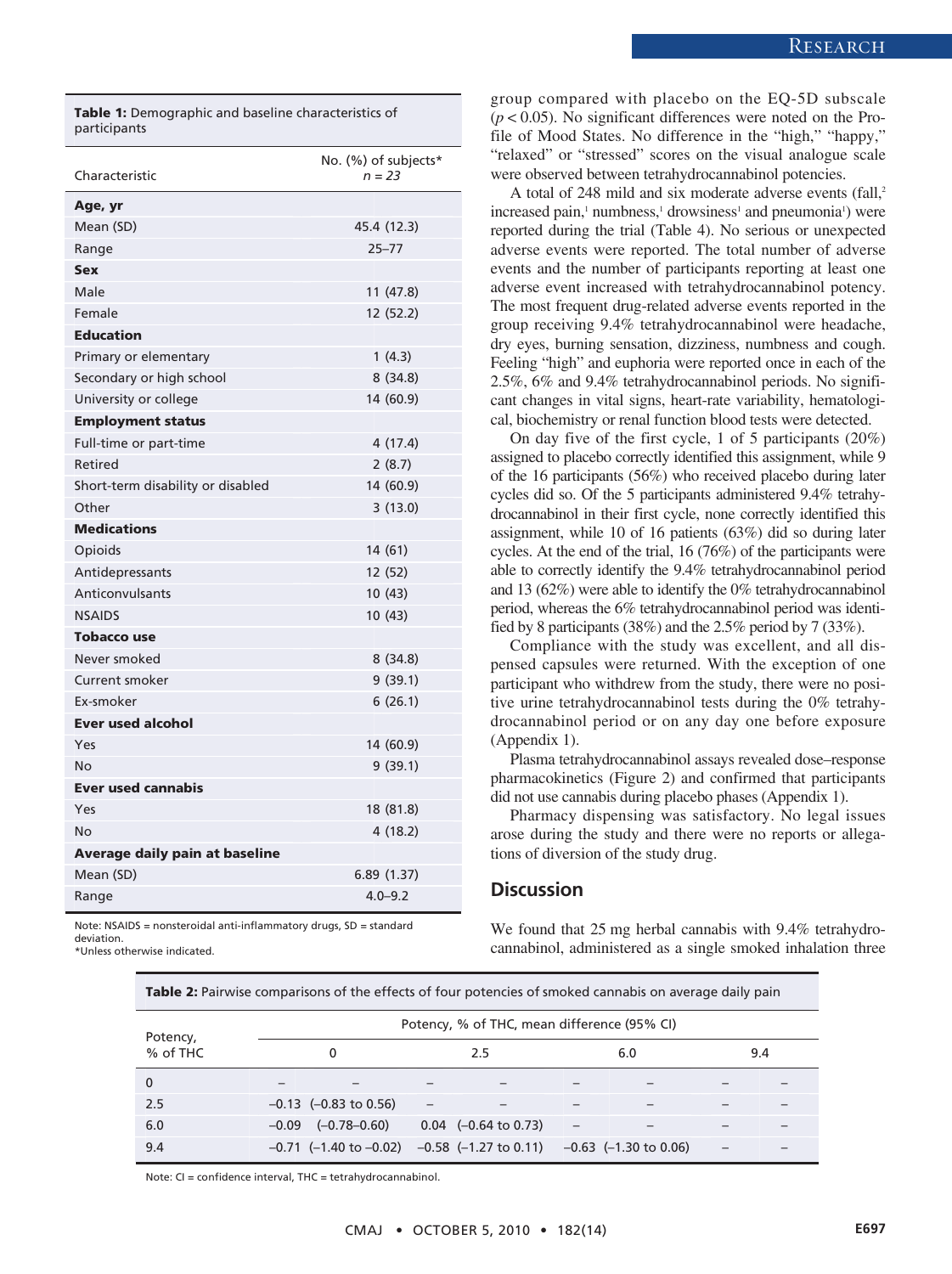| <b>Table 3:</b> Effects of smoked cannabis and secondary outcomes, by potency of tetranydrocannabinol (THC) received |                                                |               |                |                            |  |  |  |
|----------------------------------------------------------------------------------------------------------------------|------------------------------------------------|---------------|----------------|----------------------------|--|--|--|
|                                                                                                                      | Potency of THC, %; outcome measure, mean (SD)* |               |                |                            |  |  |  |
| Outcome                                                                                                              | 0                                              | 2.5           | 6.0            | 9.4                        |  |  |  |
| <b>Pain intensity</b>                                                                                                |                                                |               |                |                            |  |  |  |
| Average daily pain                                                                                                   | 6.1(1.6)                                       | $5.9$ $(1.9)$ | $6.0$ $(1.8)$  | $5.4$ $(1.7)$ <sup>+</sup> |  |  |  |
| Highest daily pain                                                                                                   | $7.1$ $(1.4)$                                  | $7.0$ $(1.6)$ | $7.0$ $(1.5)$  | $6.5$ $(1.6)$              |  |  |  |
| Lowest daily pain                                                                                                    | $5.1$ $(2.1)$                                  | $5.0$ $(2.4)$ | $4.8$ $(2.4)$  | $4.4$ $(2.2)$              |  |  |  |
| <b>McGill Pain Questionnaire</b>                                                                                     |                                                |               |                |                            |  |  |  |
| Sensory                                                                                                              | 17.2 (10.5)                                    | $17.1$ (9.9)  | 14.8 (9.2)     | $15.6$ $(8.7)$             |  |  |  |
| Affective                                                                                                            | $3.5$ $(3.0)$                                  | $3.8$ $(3.6)$ | $3.3$ $(3.4)$  | $3.0$ $(3.1)$              |  |  |  |
| Evaluative                                                                                                           | $2.2$ $(1.5)$                                  | $2.8$ $(1.3)$ | $2.1$ $(1.5)$  | $1.7$ $(1.5)$              |  |  |  |
| Miscellaneous                                                                                                        | $6.2$ $(4.3)$                                  | $6.8$ $(4.4)$ | $5.5$ $(2.9)$  | $4.5$ $(3.6)$              |  |  |  |
| <b>Total score</b>                                                                                                   | 29.1 (17.0)                                    | 30.4(18.1)    | 25.8 (14.5)    | 24.8 (14.7)                |  |  |  |
| Present pain intensity                                                                                               | $2.8$ $(1.2)$                                  | $3.0$ $(1.0)$ | $2.8$ $(1.0)$  | $2.5$ $(1.1)$              |  |  |  |
| <b>Leeds Sleep Evaluation Questionnaire‡</b>                                                                         |                                                |               |                |                            |  |  |  |
| Getting to sleep                                                                                                     |                                                |               |                |                            |  |  |  |
| Harder – easier than usual                                                                                           | $5.4$ $(1.5)$                                  | $5.5$ $(1.6)$ | $6.1$ $(1.5)$  | $6.8$ $(1.8)$ <sup>+</sup> |  |  |  |
| Slower - faster than usual                                                                                           | $5.3$ $(1.3)$                                  | 5.6<br>(1.4)  | $6.2$ $(1.7)$  | $6.9$ $(1.7)$ <sup>+</sup> |  |  |  |
| Less - more drowsy than usual                                                                                        | $5.3$ $(1.1)$                                  | $5.9$ $(1.4)$ | $5.7$ $(1.3)$  | $6.6$ $(1.5)$ <sup>+</sup> |  |  |  |
| Quality of sleep                                                                                                     |                                                |               |                |                            |  |  |  |
| More restless - more restful                                                                                         | $5.5$ $(1.6)$                                  | $5.4$ $(1.7)$ | $5.9$ $(2.0)$  | $6.5$ $(2.1)$              |  |  |  |
| More – less period wakefulness than usual                                                                            | $5.3$ $(1.5)$                                  | $5.0$ $(1.5)$ | $5.5$ $(1.7)$  | $6.3$ $(1.8)$ <sup>+</sup> |  |  |  |
| Awakening this morning                                                                                               |                                                |               |                |                            |  |  |  |
| More difficult - easier                                                                                              | $4.6$ $(1.2)$                                  | $4.4$ $(0.8)$ | $4.7$ $(1.4)$  | $4.8$ $(1.0)$              |  |  |  |
| Took longer - shorter                                                                                                | 4.4(0.8)                                       | $4.4$ $(0.9)$ | $1.7$ $(1.1)$  | $5.0$ $(1.0)$              |  |  |  |
| Feeling on waking-up                                                                                                 |                                                |               |                |                            |  |  |  |
| $Tired$ - alert                                                                                                      | $4.3$ $(1.9)$                                  | $4.0$ $(1.5)$ | $5.2$ $(1.9)$  | 4.9(1.9)                   |  |  |  |
| Feeling now                                                                                                          |                                                |               |                |                            |  |  |  |
| $Tired - alert$                                                                                                      | $4.1$ $(1.5)$                                  | $1.3$ $(1.7)$ | $4.9$ $(2.0)$  | $4.0$ $(1.7)$              |  |  |  |
| <b>Sense of balance</b>                                                                                              |                                                |               |                |                            |  |  |  |
| More - less clumsy than usual                                                                                        | $4.9$ $(0.4)$                                  | $4.8$ $(0.4)$ | $4.9$ $(0.4)$  | $5.0$ $(1.2)$              |  |  |  |
| <b>EQ-5D health outcomes§</b>                                                                                        |                                                |               |                |                            |  |  |  |
| Mobility, no. (%)                                                                                                    | 10(48)                                         | 11(52)        | 11(52)         | 11(55)                     |  |  |  |
| Self-care, no. (%)                                                                                                   | 14 (67)                                        | 12(57)        | 15(71)         | 14 (70)                    |  |  |  |
| Usual activities, no. (%)                                                                                            | 3(14)                                          | 3(14)         | 4(19)          | 5(25)                      |  |  |  |
| Pain or discomfort, no. (%)                                                                                          | 11 (52)                                        | 10 (48)       | 14 (67)        | 14 (75)                    |  |  |  |
| Anxiety or depression, no. (%)                                                                                       | 4(19)                                          | 5(23)         | 7(33)          | $9(45)$ †                  |  |  |  |
| State of health, no. (%)                                                                                             | 3(14)                                          | 2(9)          | 4 (19)         | 7(35)                      |  |  |  |
| State of health (VAS)                                                                                                | 54.1 (19.5)                                    | 48.6 (18.9)   | 52.9 (22.0)    | 56.3 (20.4)                |  |  |  |
| Profile of Mood States (POMS)¶                                                                                       |                                                |               |                |                            |  |  |  |
| Depression                                                                                                           | $10.6$ $(6.5)$                                 | $10.4$ (6.7)  | $9.3$ $(6.6)$  | $9.4$ (5.7)                |  |  |  |
| Vigour                                                                                                               | $7.3$ $(4.3)$                                  | $7.3$ $(5.4)$ | $6.2$ $(4.6)$  | 8.0(4.6)                   |  |  |  |
| Anger                                                                                                                | $9.2$ $(7.0)$                                  | (6.3)<br>7.7  | $7.9$ $(7.6)$  | $6.5$ $(6.0)$              |  |  |  |
| Tension                                                                                                              | $8.5$ $(5.1)$                                  | $9.3$ $(4.6)$ | $9.0$ $(5.6)$  | $7.2$ (5.2)                |  |  |  |
| Confusion                                                                                                            | $6.3$ $(3.7)$                                  | $6.7$ $(4.0)$ | $6.0$ $(4.3)$  | $5.7$ $(4.1)$              |  |  |  |
| Fatigue                                                                                                              | $11.9$ $(4.1)$                                 | $11.1$ (5.0)  | $11.1$ $(4.8)$ | $10.5$ (5.0)               |  |  |  |
| Total mood disturbance                                                                                               | 39.1 (22.7)                                    | 38.0 (24.5)   | 36.9 (25.9)    | 31.2 (22.4)                |  |  |  |

**Table 3:** Effects of smoked cannabis and secondary outcomes, by potency of tetrahydrocannabinol (THC) received

Note: EQ-5D = health outcome instrument, $^{22}$  SD = standard deviation, VAS = visual analog scale.<br>\*Unless indicated otherwise.

†*p* < 0.05 for the comparison with 0% THC.

‡Higher scores indicate improved sleep parameters.<br>§Data are presented as a proportion of subjects reporting the most favourable responses; thus, a higher proportion suggests a better health outcome.<br>¶With the exception o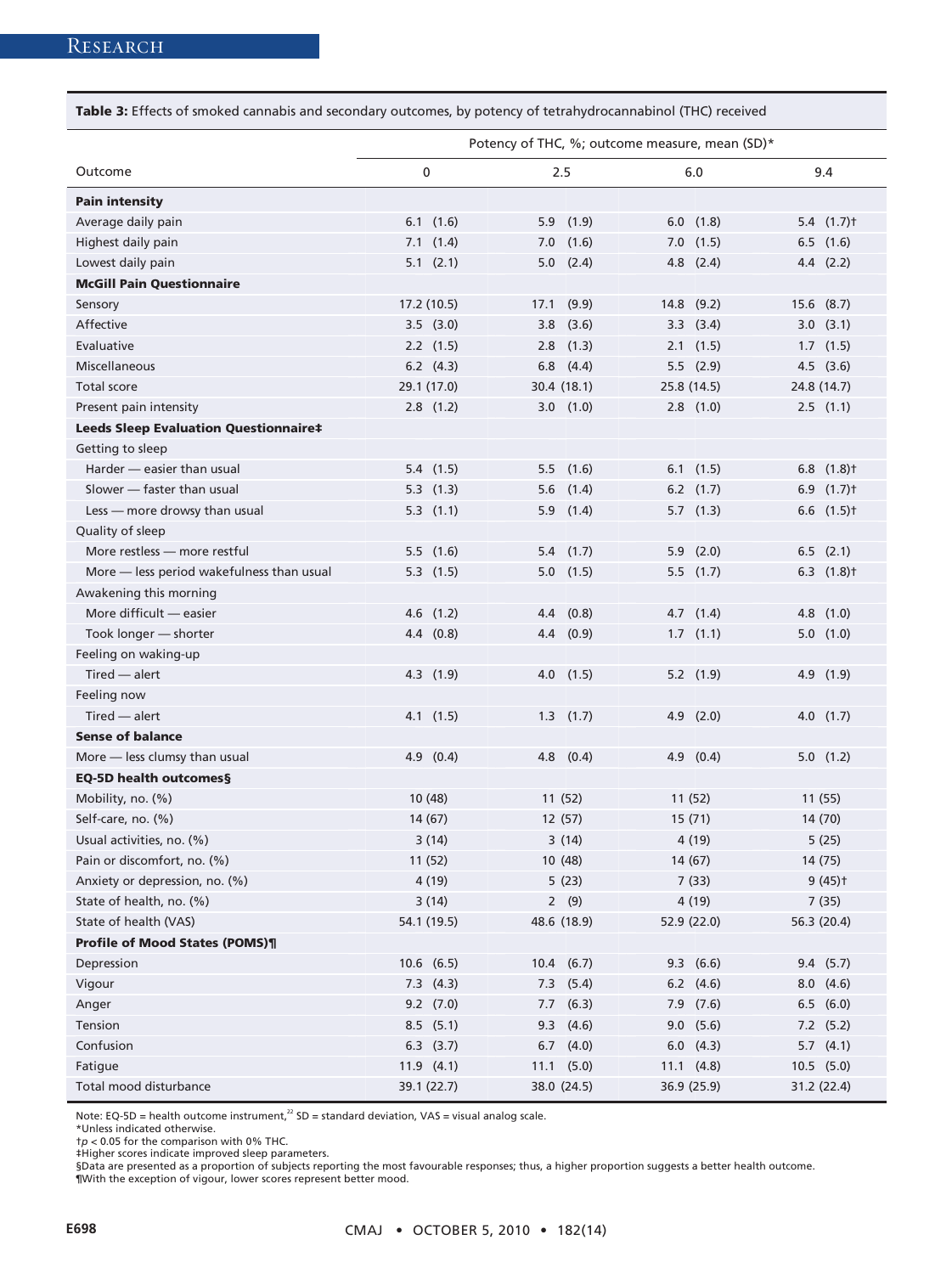**Table 4:** Adverse events reported during the study, by potency of tetrahydrocannabinol (THC) (part 1 of 2)

| 6.0<br>9.4<br>0<br>0<br>2.5<br>2.5<br>6.0<br>9.4<br>$n = 21$<br>$n = 21$<br>Adverse event<br>$n = 22$<br>$n = 21$<br>$n = 22$<br>$n = 22$<br>$n = 21$<br>Adverse event<br>$n = 22$<br><b>Psychiatric disorders (continued)</b><br><b>Nervous system disorders</b><br>3<br>Asthenia<br>$\mathbf 0$<br>2<br>Feel high<br>0<br>$\mathbf{1}$<br>1<br>$\mathbf{0}$<br>0<br>Decreased motor skill<br>$\overline{0}$<br>$\mathbf 0$<br>$\mathbf{1}$<br><b>Fidgety fingers</b><br>$\mathbf{0}$<br>0<br>$\mathbf 0$<br>$\mathbf{0}$<br>$\mathbf{1}$<br>$\overline{2}$<br>3<br>Foggy mental state<br>$\mathbf{0}$<br><b>Dizziness</b><br>4<br>4<br>$\mathbf{0}$<br>$\mathbf{1}$<br>1<br>$\overline{2}$<br>Lack of concentration<br>$\overline{2}$<br>Drowsiness<br>$\mathbf 0$<br>2<br>$\overline{2}$<br>1<br>2<br>$\mathbf{1}$<br>Headache<br>3<br>$\overline{7}$<br>Less alert<br>$\mathbf{0}$<br>3<br>4<br>$\mathbf{0}$<br>0<br>1<br>$\mathbf 0$<br>$\mathbf 0$<br>$\mathbf{1}$<br>$\mathbf{1}$<br>$\mathbf 0$<br>Heavy-headed<br>0<br>Lost in time<br>$\mathbf{0}$<br>0<br>$\mathbf{0}$<br>Paranoia<br>$\mathbf 0$<br>Insomnia<br>$\mathbf{1}$<br>$\mathbf{0}$<br>0<br>1<br>1<br>1<br>Racing thoughts<br>Lethargic<br>$\mathbf{0}$<br>$\Omega$<br>$\mathbf 0$<br>$\mathbf{0}$<br>$\mathbf{0}$<br>0<br>1<br>1<br>Lightheaded<br>$\mathbf{1}$<br>Stressful<br>1<br>0<br>$\mathbf{0}$<br>1<br>0<br>$\mathbf{0}$<br>1<br>5<br>$\mathbf{0}$<br><b>Total</b><br>5<br>12<br>Migraine<br>$\mathbf{1}$<br>1<br>0<br>0<br>Nightmare<br>$\mathbf 0$<br>$\mathbf 0$<br>$\mathbf 0$<br>1<br><b>Respiratory, thoracic and</b><br>Not sleeping well<br>$\mathbf 0$<br>$\mathbf{0}$<br>1<br>0<br>mediastinal disorders<br><b>Numbness</b><br>2<br>$\overline{2}$<br>1<br>1<br>Cough<br>3<br>1<br>1<br>3<br>$\overline{2}$<br>Sleepiness<br>$\mathbf 0$<br>$\mathbf{0}$<br>1<br>Pneumonia<br>$\mathbf 0$<br>0<br>$\mathbf{1}$<br>$\mathbf 0$<br>$\mathbf{0}$<br>Spasm<br>$\Omega$<br>0<br>1<br>Short of breath<br>$\mathbf 0$<br>$\mathbf 0$<br>$\mathbf{1}$<br>$\mathbf{1}$<br><b>Tiredness</b><br>1<br>$\mathbf{0}$<br>1<br>1<br>Throat irritation<br>4<br>3<br>3<br>3<br>Unbalanced<br>$\mathbf 0$<br>1<br>$\mathbf 0$<br>$\mathbf{1}$<br><b>Total</b><br>5<br>5<br>$\overline{ }$<br>$\overline{ }$<br><b>Total</b><br>14<br>18<br>18<br>18<br><b>General disorders and conditions specific</b><br><b>Gastrointestinal disorders</b><br>to site of administration<br>Decreased appetite<br>0<br>$\mathbf{1}$<br>0<br>1<br>Dry mouth<br>0<br>$\mathbf{0}$<br>0<br>1<br>Bad taste in oral cavity<br>$\mathbf 0$<br>0<br>$\mathbf{1}$<br>1<br>Gastric acid<br>$\mathbf{0}$<br>$\mathbf{0}$<br>$\mathbf{1}$<br>0<br>3<br>$\overline{2}$<br>3<br>3<br><b>Burning sensation</b><br>Increased appetite<br>$\mathbf{0}$<br>1<br>$\mathbf{1}$<br>2<br>$\overline{0}$<br>$\overline{0}$<br>Cheeks flushed<br>0<br>$\mathbf{1}$<br>Loss of appetite<br>$\mathbf 0$<br>$\mathbf{0}$<br>1<br>0<br>Chills<br>$\overline{2}$<br>$\mathbf 0$<br>1<br>1<br>$\overline{2}$<br>$\overline{2}$<br>1<br>Nausea<br>$\mathbf{1}$<br>$\mathbf{0}$<br>Diaphoresis<br>1<br>$\mathbf 0$<br>0<br>$\mathbf{0}$<br>Thirst<br>$\mathbf{0}$<br>$\mathbf{1}$<br>0<br>Fall<br>$\overline{2}$<br>$\mathbf 0$<br>1<br>$\mathbf 0$<br>Vomiting<br>1<br>0<br>0<br>0<br>$\overline{2}$<br>3<br>$\overline{2}$<br>Fatigue<br>3<br>$\overline{2}$<br>5<br>6<br>4<br><b>Total</b><br>$\overline{2}$<br><b>Heaviness</b><br>$\mathbf{0}$<br>$\mathbf 0$<br>1<br>0<br>0<br>0<br>1<br>Hematoma<br><b>Ear and labyrinth disorders</b><br>Irritation of oral cavities<br>$\mathbf 0$<br>$\mathbf{0}$<br>$\mathbf 0$<br>1<br>Ear buzzing<br>$\mathbf 0$<br>0<br>$\mathbf{1}$<br>0<br><b>Itchiness</b><br>$\mathbf{0}$<br>$\mathbf 0$<br>$\mathbf 0$<br>1<br><b>Total</b><br>$\bf{0}$<br>1<br>1<br>$\bf{0}$<br>$\mathbf 0$<br>Itchiness in face<br>$\mathbf{0}$<br>$\mathbf 0$<br>1<br><b>Eye disorders</b><br>$\mathbf{0}$<br>$\overline{2}$<br>Itchiness of nose<br>$\mathbf{0}$<br>$\mathbf{1}$<br><b>Blurry vision</b><br>0<br>0<br>0<br>1<br>$\overline{2}$<br>$\overline{2}$<br>3<br>$\overline{2}$<br>Pain<br>$\mathbf{0}$<br>$\mathbf{0}$<br>$\Omega$<br>Dry eyes<br>$\pmb{0}$<br>$\pmb{0}$<br>Tingling nose<br>$\mathbf{1}$<br>$\mathbf{1}$<br>$\mathbf 0$<br>Eyes red<br>0<br>1<br>$\mathbf 0$<br>12<br>13<br>14<br>13<br><b>Total</b><br>Itchiness of eyes<br>$\overline{2}$<br>$\mathbf{0}$<br>$\mathbf{1}$<br>$\mathbf{1}$<br><b>Psychiatric disorders</b><br>$\mathbf{1}$<br>3<br><b>Total</b><br>$\overline{2}$<br>1<br>0<br>Anxiety<br>$\mathbf{0}$<br>0<br>1<br><b>Musculoskeletal and</b><br>Craving for sweets<br>$\mathbf 0$<br>$\pmb{0}$<br>$\mathbf 0$<br>$\mathbf{1}$<br>connective tissue disorders<br>Disinterest in surroundings<br>0<br>0<br>$\mathbf 0$<br>1<br>Achy bones<br>$\mathbf 0$<br>1<br>0<br>$\mathbf 0$<br>2<br>0<br>$\mathbf 0$<br>Dysphoria<br>$\mathbf{0}$<br>Bruise on left back<br>$\pmb{0}$<br>$\mathbf{0}$<br>$\mathbf 0$<br>$\mathbf{1}$<br>$\mathbf{0}$<br>Euphoria<br>1<br>$\mathbf{0}$<br>1<br>shoulder<br>Feel high<br>0<br>0<br>0<br>1<br>Edema<br>0<br>$\mathbf{1}$<br>0<br>$\mathbf{1}$<br>0<br>0<br>$\mathbf{0}$<br>$\mathbf{1}$<br><b>Fidgety fingers</b><br>$\mathbf 0$<br>0<br>$\mathbf{1}$<br>Heaviness in leg<br>0<br>Foggy mental state<br>$\mathbf{0}$<br>0<br>1<br>1<br>0<br>Injury to right knee<br>$\mathbf{0}$<br>0<br>$\mathbf{1}$<br>Lack of concentration<br>$\overline{2}$<br>2<br>2<br>1<br>Muscles of jaw<br>$\mathbf 0$<br>0<br>$\mathbf{1}$<br>$\mathbf 0$<br>Less alert<br>$\Omega$<br>0<br>$\mathbf{0}$<br>$\mathbf{1}$<br>contracted<br>0<br>Lost in time<br>0<br>1<br>0<br>Musculoskeletal pain<br>$\mathbf{1}$<br>0<br>0<br>$\mathbf 0$<br>Paranoia<br>0<br>0<br>0<br>1<br>Weakness of right leg<br>$\mathbf{1}$<br>$\mathbf 0$<br>0<br>0<br>Racing thoughts<br>$\mathbf 0$<br>0<br>$\mathbf{0}$<br>1<br><b>Total</b><br>4<br>1<br>$\overline{2}$<br>$\overline{2}$<br>Stressful<br>0<br>1<br>$\mathbf 0$<br>$\mathbf 0$<br>1<br>5<br>5<br><b>Total</b><br>12<br>continued |  | % of THC |  |  |  | % of THC |  |  |  |  |  |  |
|---------------------------------------------------------------------------------------------------------------------------------------------------------------------------------------------------------------------------------------------------------------------------------------------------------------------------------------------------------------------------------------------------------------------------------------------------------------------------------------------------------------------------------------------------------------------------------------------------------------------------------------------------------------------------------------------------------------------------------------------------------------------------------------------------------------------------------------------------------------------------------------------------------------------------------------------------------------------------------------------------------------------------------------------------------------------------------------------------------------------------------------------------------------------------------------------------------------------------------------------------------------------------------------------------------------------------------------------------------------------------------------------------------------------------------------------------------------------------------------------------------------------------------------------------------------------------------------------------------------------------------------------------------------------------------------------------------------------------------------------------------------------------------------------------------------------------------------------------------------------------------------------------------------------------------------------------------------------------------------------------------------------------------------------------------------------------------------------------------------------------------------------------------------------------------------------------------------------------------------------------------------------------------------------------------------------------------------------------------------------------------------------------------------------------------------------------------------------------------------------------------------------------------------------------------------------------------------------------------------------------------------------------------------------------------------------------------------------------------------------------------------------------------------------------------------------------------------------------------------------------------------------------------------------------------------------------------------------------------------------------------------------------------------------------------------------------------------------------------------------------------------------------------------------------------------------------------------------------------------------------------------------------------------------------------------------------------------------------------------------------------------------------------------------------------------------------------------------------------------------------------------------------------------------------------------------------------------------------------------------------------------------------------------------------------------------------------------------------------------------------------------------------------------------------------------------------------------------------------------------------------------------------------------------------------------------------------------------------------------------------------------------------------------------------------------------------------------------------------------------------------------------------------------------------------------------------------------------------------------------------------------------------------------------------------------------------------------------------------------------------------------------------------------------------------------------------------------------------------------------------------------------------------------------------------------------------------------------------------------------------------------------------------------------------------------------------------------------------------------------------------------------------------------------------------------------------------------------------------------------------------------------------------------------------------------------------------------------------------------------------------------------------------------------------------------------------------------------------------------------------------------------------------------------------------------------------------------------------------------------------------------------------------------------------------------------------------------------------------------------------------------------------------------------------------------------------------------------------------------------------------------------------------------------------------------------------------------------------------------------------------------------------------------------------------------------------------------------------------------------------------------------------------------------------------------------------------------------------------------------------------------------------------------------------------------------------------------------------------------------------------------------------------------------------------------------------------------|--|----------|--|--|--|----------|--|--|--|--|--|--|
|                                                                                                                                                                                                                                                                                                                                                                                                                                                                                                                                                                                                                                                                                                                                                                                                                                                                                                                                                                                                                                                                                                                                                                                                                                                                                                                                                                                                                                                                                                                                                                                                                                                                                                                                                                                                                                                                                                                                                                                                                                                                                                                                                                                                                                                                                                                                                                                                                                                                                                                                                                                                                                                                                                                                                                                                                                                                                                                                                                                                                                                                                                                                                                                                                                                                                                                                                                                                                                                                                                                                                                                                                                                                                                                                                                                                                                                                                                                                                                                                                                                                                                                                                                                                                                                                                                                                                                                                                                                                                                                                                                                                                                                                                                                                                                                                                                                                                                                                                                                                                                                                                                                                                                                                                                                                                                                                                                                                                                                                                                                                                                                                                                                                                                                                                                                                                                                                                                                                                                                                                                                                                       |  |          |  |  |  |          |  |  |  |  |  |  |
|                                                                                                                                                                                                                                                                                                                                                                                                                                                                                                                                                                                                                                                                                                                                                                                                                                                                                                                                                                                                                                                                                                                                                                                                                                                                                                                                                                                                                                                                                                                                                                                                                                                                                                                                                                                                                                                                                                                                                                                                                                                                                                                                                                                                                                                                                                                                                                                                                                                                                                                                                                                                                                                                                                                                                                                                                                                                                                                                                                                                                                                                                                                                                                                                                                                                                                                                                                                                                                                                                                                                                                                                                                                                                                                                                                                                                                                                                                                                                                                                                                                                                                                                                                                                                                                                                                                                                                                                                                                                                                                                                                                                                                                                                                                                                                                                                                                                                                                                                                                                                                                                                                                                                                                                                                                                                                                                                                                                                                                                                                                                                                                                                                                                                                                                                                                                                                                                                                                                                                                                                                                                                       |  |          |  |  |  |          |  |  |  |  |  |  |
|                                                                                                                                                                                                                                                                                                                                                                                                                                                                                                                                                                                                                                                                                                                                                                                                                                                                                                                                                                                                                                                                                                                                                                                                                                                                                                                                                                                                                                                                                                                                                                                                                                                                                                                                                                                                                                                                                                                                                                                                                                                                                                                                                                                                                                                                                                                                                                                                                                                                                                                                                                                                                                                                                                                                                                                                                                                                                                                                                                                                                                                                                                                                                                                                                                                                                                                                                                                                                                                                                                                                                                                                                                                                                                                                                                                                                                                                                                                                                                                                                                                                                                                                                                                                                                                                                                                                                                                                                                                                                                                                                                                                                                                                                                                                                                                                                                                                                                                                                                                                                                                                                                                                                                                                                                                                                                                                                                                                                                                                                                                                                                                                                                                                                                                                                                                                                                                                                                                                                                                                                                                                                       |  |          |  |  |  |          |  |  |  |  |  |  |
|                                                                                                                                                                                                                                                                                                                                                                                                                                                                                                                                                                                                                                                                                                                                                                                                                                                                                                                                                                                                                                                                                                                                                                                                                                                                                                                                                                                                                                                                                                                                                                                                                                                                                                                                                                                                                                                                                                                                                                                                                                                                                                                                                                                                                                                                                                                                                                                                                                                                                                                                                                                                                                                                                                                                                                                                                                                                                                                                                                                                                                                                                                                                                                                                                                                                                                                                                                                                                                                                                                                                                                                                                                                                                                                                                                                                                                                                                                                                                                                                                                                                                                                                                                                                                                                                                                                                                                                                                                                                                                                                                                                                                                                                                                                                                                                                                                                                                                                                                                                                                                                                                                                                                                                                                                                                                                                                                                                                                                                                                                                                                                                                                                                                                                                                                                                                                                                                                                                                                                                                                                                                                       |  |          |  |  |  |          |  |  |  |  |  |  |
|                                                                                                                                                                                                                                                                                                                                                                                                                                                                                                                                                                                                                                                                                                                                                                                                                                                                                                                                                                                                                                                                                                                                                                                                                                                                                                                                                                                                                                                                                                                                                                                                                                                                                                                                                                                                                                                                                                                                                                                                                                                                                                                                                                                                                                                                                                                                                                                                                                                                                                                                                                                                                                                                                                                                                                                                                                                                                                                                                                                                                                                                                                                                                                                                                                                                                                                                                                                                                                                                                                                                                                                                                                                                                                                                                                                                                                                                                                                                                                                                                                                                                                                                                                                                                                                                                                                                                                                                                                                                                                                                                                                                                                                                                                                                                                                                                                                                                                                                                                                                                                                                                                                                                                                                                                                                                                                                                                                                                                                                                                                                                                                                                                                                                                                                                                                                                                                                                                                                                                                                                                                                                       |  |          |  |  |  |          |  |  |  |  |  |  |
|                                                                                                                                                                                                                                                                                                                                                                                                                                                                                                                                                                                                                                                                                                                                                                                                                                                                                                                                                                                                                                                                                                                                                                                                                                                                                                                                                                                                                                                                                                                                                                                                                                                                                                                                                                                                                                                                                                                                                                                                                                                                                                                                                                                                                                                                                                                                                                                                                                                                                                                                                                                                                                                                                                                                                                                                                                                                                                                                                                                                                                                                                                                                                                                                                                                                                                                                                                                                                                                                                                                                                                                                                                                                                                                                                                                                                                                                                                                                                                                                                                                                                                                                                                                                                                                                                                                                                                                                                                                                                                                                                                                                                                                                                                                                                                                                                                                                                                                                                                                                                                                                                                                                                                                                                                                                                                                                                                                                                                                                                                                                                                                                                                                                                                                                                                                                                                                                                                                                                                                                                                                                                       |  |          |  |  |  |          |  |  |  |  |  |  |
|                                                                                                                                                                                                                                                                                                                                                                                                                                                                                                                                                                                                                                                                                                                                                                                                                                                                                                                                                                                                                                                                                                                                                                                                                                                                                                                                                                                                                                                                                                                                                                                                                                                                                                                                                                                                                                                                                                                                                                                                                                                                                                                                                                                                                                                                                                                                                                                                                                                                                                                                                                                                                                                                                                                                                                                                                                                                                                                                                                                                                                                                                                                                                                                                                                                                                                                                                                                                                                                                                                                                                                                                                                                                                                                                                                                                                                                                                                                                                                                                                                                                                                                                                                                                                                                                                                                                                                                                                                                                                                                                                                                                                                                                                                                                                                                                                                                                                                                                                                                                                                                                                                                                                                                                                                                                                                                                                                                                                                                                                                                                                                                                                                                                                                                                                                                                                                                                                                                                                                                                                                                                                       |  |          |  |  |  |          |  |  |  |  |  |  |
|                                                                                                                                                                                                                                                                                                                                                                                                                                                                                                                                                                                                                                                                                                                                                                                                                                                                                                                                                                                                                                                                                                                                                                                                                                                                                                                                                                                                                                                                                                                                                                                                                                                                                                                                                                                                                                                                                                                                                                                                                                                                                                                                                                                                                                                                                                                                                                                                                                                                                                                                                                                                                                                                                                                                                                                                                                                                                                                                                                                                                                                                                                                                                                                                                                                                                                                                                                                                                                                                                                                                                                                                                                                                                                                                                                                                                                                                                                                                                                                                                                                                                                                                                                                                                                                                                                                                                                                                                                                                                                                                                                                                                                                                                                                                                                                                                                                                                                                                                                                                                                                                                                                                                                                                                                                                                                                                                                                                                                                                                                                                                                                                                                                                                                                                                                                                                                                                                                                                                                                                                                                                                       |  |          |  |  |  |          |  |  |  |  |  |  |
|                                                                                                                                                                                                                                                                                                                                                                                                                                                                                                                                                                                                                                                                                                                                                                                                                                                                                                                                                                                                                                                                                                                                                                                                                                                                                                                                                                                                                                                                                                                                                                                                                                                                                                                                                                                                                                                                                                                                                                                                                                                                                                                                                                                                                                                                                                                                                                                                                                                                                                                                                                                                                                                                                                                                                                                                                                                                                                                                                                                                                                                                                                                                                                                                                                                                                                                                                                                                                                                                                                                                                                                                                                                                                                                                                                                                                                                                                                                                                                                                                                                                                                                                                                                                                                                                                                                                                                                                                                                                                                                                                                                                                                                                                                                                                                                                                                                                                                                                                                                                                                                                                                                                                                                                                                                                                                                                                                                                                                                                                                                                                                                                                                                                                                                                                                                                                                                                                                                                                                                                                                                                                       |  |          |  |  |  |          |  |  |  |  |  |  |
|                                                                                                                                                                                                                                                                                                                                                                                                                                                                                                                                                                                                                                                                                                                                                                                                                                                                                                                                                                                                                                                                                                                                                                                                                                                                                                                                                                                                                                                                                                                                                                                                                                                                                                                                                                                                                                                                                                                                                                                                                                                                                                                                                                                                                                                                                                                                                                                                                                                                                                                                                                                                                                                                                                                                                                                                                                                                                                                                                                                                                                                                                                                                                                                                                                                                                                                                                                                                                                                                                                                                                                                                                                                                                                                                                                                                                                                                                                                                                                                                                                                                                                                                                                                                                                                                                                                                                                                                                                                                                                                                                                                                                                                                                                                                                                                                                                                                                                                                                                                                                                                                                                                                                                                                                                                                                                                                                                                                                                                                                                                                                                                                                                                                                                                                                                                                                                                                                                                                                                                                                                                                                       |  |          |  |  |  |          |  |  |  |  |  |  |
|                                                                                                                                                                                                                                                                                                                                                                                                                                                                                                                                                                                                                                                                                                                                                                                                                                                                                                                                                                                                                                                                                                                                                                                                                                                                                                                                                                                                                                                                                                                                                                                                                                                                                                                                                                                                                                                                                                                                                                                                                                                                                                                                                                                                                                                                                                                                                                                                                                                                                                                                                                                                                                                                                                                                                                                                                                                                                                                                                                                                                                                                                                                                                                                                                                                                                                                                                                                                                                                                                                                                                                                                                                                                                                                                                                                                                                                                                                                                                                                                                                                                                                                                                                                                                                                                                                                                                                                                                                                                                                                                                                                                                                                                                                                                                                                                                                                                                                                                                                                                                                                                                                                                                                                                                                                                                                                                                                                                                                                                                                                                                                                                                                                                                                                                                                                                                                                                                                                                                                                                                                                                                       |  |          |  |  |  |          |  |  |  |  |  |  |
|                                                                                                                                                                                                                                                                                                                                                                                                                                                                                                                                                                                                                                                                                                                                                                                                                                                                                                                                                                                                                                                                                                                                                                                                                                                                                                                                                                                                                                                                                                                                                                                                                                                                                                                                                                                                                                                                                                                                                                                                                                                                                                                                                                                                                                                                                                                                                                                                                                                                                                                                                                                                                                                                                                                                                                                                                                                                                                                                                                                                                                                                                                                                                                                                                                                                                                                                                                                                                                                                                                                                                                                                                                                                                                                                                                                                                                                                                                                                                                                                                                                                                                                                                                                                                                                                                                                                                                                                                                                                                                                                                                                                                                                                                                                                                                                                                                                                                                                                                                                                                                                                                                                                                                                                                                                                                                                                                                                                                                                                                                                                                                                                                                                                                                                                                                                                                                                                                                                                                                                                                                                                                       |  |          |  |  |  |          |  |  |  |  |  |  |
|                                                                                                                                                                                                                                                                                                                                                                                                                                                                                                                                                                                                                                                                                                                                                                                                                                                                                                                                                                                                                                                                                                                                                                                                                                                                                                                                                                                                                                                                                                                                                                                                                                                                                                                                                                                                                                                                                                                                                                                                                                                                                                                                                                                                                                                                                                                                                                                                                                                                                                                                                                                                                                                                                                                                                                                                                                                                                                                                                                                                                                                                                                                                                                                                                                                                                                                                                                                                                                                                                                                                                                                                                                                                                                                                                                                                                                                                                                                                                                                                                                                                                                                                                                                                                                                                                                                                                                                                                                                                                                                                                                                                                                                                                                                                                                                                                                                                                                                                                                                                                                                                                                                                                                                                                                                                                                                                                                                                                                                                                                                                                                                                                                                                                                                                                                                                                                                                                                                                                                                                                                                                                       |  |          |  |  |  |          |  |  |  |  |  |  |
|                                                                                                                                                                                                                                                                                                                                                                                                                                                                                                                                                                                                                                                                                                                                                                                                                                                                                                                                                                                                                                                                                                                                                                                                                                                                                                                                                                                                                                                                                                                                                                                                                                                                                                                                                                                                                                                                                                                                                                                                                                                                                                                                                                                                                                                                                                                                                                                                                                                                                                                                                                                                                                                                                                                                                                                                                                                                                                                                                                                                                                                                                                                                                                                                                                                                                                                                                                                                                                                                                                                                                                                                                                                                                                                                                                                                                                                                                                                                                                                                                                                                                                                                                                                                                                                                                                                                                                                                                                                                                                                                                                                                                                                                                                                                                                                                                                                                                                                                                                                                                                                                                                                                                                                                                                                                                                                                                                                                                                                                                                                                                                                                                                                                                                                                                                                                                                                                                                                                                                                                                                                                                       |  |          |  |  |  |          |  |  |  |  |  |  |
|                                                                                                                                                                                                                                                                                                                                                                                                                                                                                                                                                                                                                                                                                                                                                                                                                                                                                                                                                                                                                                                                                                                                                                                                                                                                                                                                                                                                                                                                                                                                                                                                                                                                                                                                                                                                                                                                                                                                                                                                                                                                                                                                                                                                                                                                                                                                                                                                                                                                                                                                                                                                                                                                                                                                                                                                                                                                                                                                                                                                                                                                                                                                                                                                                                                                                                                                                                                                                                                                                                                                                                                                                                                                                                                                                                                                                                                                                                                                                                                                                                                                                                                                                                                                                                                                                                                                                                                                                                                                                                                                                                                                                                                                                                                                                                                                                                                                                                                                                                                                                                                                                                                                                                                                                                                                                                                                                                                                                                                                                                                                                                                                                                                                                                                                                                                                                                                                                                                                                                                                                                                                                       |  |          |  |  |  |          |  |  |  |  |  |  |
|                                                                                                                                                                                                                                                                                                                                                                                                                                                                                                                                                                                                                                                                                                                                                                                                                                                                                                                                                                                                                                                                                                                                                                                                                                                                                                                                                                                                                                                                                                                                                                                                                                                                                                                                                                                                                                                                                                                                                                                                                                                                                                                                                                                                                                                                                                                                                                                                                                                                                                                                                                                                                                                                                                                                                                                                                                                                                                                                                                                                                                                                                                                                                                                                                                                                                                                                                                                                                                                                                                                                                                                                                                                                                                                                                                                                                                                                                                                                                                                                                                                                                                                                                                                                                                                                                                                                                                                                                                                                                                                                                                                                                                                                                                                                                                                                                                                                                                                                                                                                                                                                                                                                                                                                                                                                                                                                                                                                                                                                                                                                                                                                                                                                                                                                                                                                                                                                                                                                                                                                                                                                                       |  |          |  |  |  |          |  |  |  |  |  |  |
|                                                                                                                                                                                                                                                                                                                                                                                                                                                                                                                                                                                                                                                                                                                                                                                                                                                                                                                                                                                                                                                                                                                                                                                                                                                                                                                                                                                                                                                                                                                                                                                                                                                                                                                                                                                                                                                                                                                                                                                                                                                                                                                                                                                                                                                                                                                                                                                                                                                                                                                                                                                                                                                                                                                                                                                                                                                                                                                                                                                                                                                                                                                                                                                                                                                                                                                                                                                                                                                                                                                                                                                                                                                                                                                                                                                                                                                                                                                                                                                                                                                                                                                                                                                                                                                                                                                                                                                                                                                                                                                                                                                                                                                                                                                                                                                                                                                                                                                                                                                                                                                                                                                                                                                                                                                                                                                                                                                                                                                                                                                                                                                                                                                                                                                                                                                                                                                                                                                                                                                                                                                                                       |  |          |  |  |  |          |  |  |  |  |  |  |
|                                                                                                                                                                                                                                                                                                                                                                                                                                                                                                                                                                                                                                                                                                                                                                                                                                                                                                                                                                                                                                                                                                                                                                                                                                                                                                                                                                                                                                                                                                                                                                                                                                                                                                                                                                                                                                                                                                                                                                                                                                                                                                                                                                                                                                                                                                                                                                                                                                                                                                                                                                                                                                                                                                                                                                                                                                                                                                                                                                                                                                                                                                                                                                                                                                                                                                                                                                                                                                                                                                                                                                                                                                                                                                                                                                                                                                                                                                                                                                                                                                                                                                                                                                                                                                                                                                                                                                                                                                                                                                                                                                                                                                                                                                                                                                                                                                                                                                                                                                                                                                                                                                                                                                                                                                                                                                                                                                                                                                                                                                                                                                                                                                                                                                                                                                                                                                                                                                                                                                                                                                                                                       |  |          |  |  |  |          |  |  |  |  |  |  |
|                                                                                                                                                                                                                                                                                                                                                                                                                                                                                                                                                                                                                                                                                                                                                                                                                                                                                                                                                                                                                                                                                                                                                                                                                                                                                                                                                                                                                                                                                                                                                                                                                                                                                                                                                                                                                                                                                                                                                                                                                                                                                                                                                                                                                                                                                                                                                                                                                                                                                                                                                                                                                                                                                                                                                                                                                                                                                                                                                                                                                                                                                                                                                                                                                                                                                                                                                                                                                                                                                                                                                                                                                                                                                                                                                                                                                                                                                                                                                                                                                                                                                                                                                                                                                                                                                                                                                                                                                                                                                                                                                                                                                                                                                                                                                                                                                                                                                                                                                                                                                                                                                                                                                                                                                                                                                                                                                                                                                                                                                                                                                                                                                                                                                                                                                                                                                                                                                                                                                                                                                                                                                       |  |          |  |  |  |          |  |  |  |  |  |  |
|                                                                                                                                                                                                                                                                                                                                                                                                                                                                                                                                                                                                                                                                                                                                                                                                                                                                                                                                                                                                                                                                                                                                                                                                                                                                                                                                                                                                                                                                                                                                                                                                                                                                                                                                                                                                                                                                                                                                                                                                                                                                                                                                                                                                                                                                                                                                                                                                                                                                                                                                                                                                                                                                                                                                                                                                                                                                                                                                                                                                                                                                                                                                                                                                                                                                                                                                                                                                                                                                                                                                                                                                                                                                                                                                                                                                                                                                                                                                                                                                                                                                                                                                                                                                                                                                                                                                                                                                                                                                                                                                                                                                                                                                                                                                                                                                                                                                                                                                                                                                                                                                                                                                                                                                                                                                                                                                                                                                                                                                                                                                                                                                                                                                                                                                                                                                                                                                                                                                                                                                                                                                                       |  |          |  |  |  |          |  |  |  |  |  |  |
|                                                                                                                                                                                                                                                                                                                                                                                                                                                                                                                                                                                                                                                                                                                                                                                                                                                                                                                                                                                                                                                                                                                                                                                                                                                                                                                                                                                                                                                                                                                                                                                                                                                                                                                                                                                                                                                                                                                                                                                                                                                                                                                                                                                                                                                                                                                                                                                                                                                                                                                                                                                                                                                                                                                                                                                                                                                                                                                                                                                                                                                                                                                                                                                                                                                                                                                                                                                                                                                                                                                                                                                                                                                                                                                                                                                                                                                                                                                                                                                                                                                                                                                                                                                                                                                                                                                                                                                                                                                                                                                                                                                                                                                                                                                                                                                                                                                                                                                                                                                                                                                                                                                                                                                                                                                                                                                                                                                                                                                                                                                                                                                                                                                                                                                                                                                                                                                                                                                                                                                                                                                                                       |  |          |  |  |  |          |  |  |  |  |  |  |
|                                                                                                                                                                                                                                                                                                                                                                                                                                                                                                                                                                                                                                                                                                                                                                                                                                                                                                                                                                                                                                                                                                                                                                                                                                                                                                                                                                                                                                                                                                                                                                                                                                                                                                                                                                                                                                                                                                                                                                                                                                                                                                                                                                                                                                                                                                                                                                                                                                                                                                                                                                                                                                                                                                                                                                                                                                                                                                                                                                                                                                                                                                                                                                                                                                                                                                                                                                                                                                                                                                                                                                                                                                                                                                                                                                                                                                                                                                                                                                                                                                                                                                                                                                                                                                                                                                                                                                                                                                                                                                                                                                                                                                                                                                                                                                                                                                                                                                                                                                                                                                                                                                                                                                                                                                                                                                                                                                                                                                                                                                                                                                                                                                                                                                                                                                                                                                                                                                                                                                                                                                                                                       |  |          |  |  |  |          |  |  |  |  |  |  |
|                                                                                                                                                                                                                                                                                                                                                                                                                                                                                                                                                                                                                                                                                                                                                                                                                                                                                                                                                                                                                                                                                                                                                                                                                                                                                                                                                                                                                                                                                                                                                                                                                                                                                                                                                                                                                                                                                                                                                                                                                                                                                                                                                                                                                                                                                                                                                                                                                                                                                                                                                                                                                                                                                                                                                                                                                                                                                                                                                                                                                                                                                                                                                                                                                                                                                                                                                                                                                                                                                                                                                                                                                                                                                                                                                                                                                                                                                                                                                                                                                                                                                                                                                                                                                                                                                                                                                                                                                                                                                                                                                                                                                                                                                                                                                                                                                                                                                                                                                                                                                                                                                                                                                                                                                                                                                                                                                                                                                                                                                                                                                                                                                                                                                                                                                                                                                                                                                                                                                                                                                                                                                       |  |          |  |  |  |          |  |  |  |  |  |  |
|                                                                                                                                                                                                                                                                                                                                                                                                                                                                                                                                                                                                                                                                                                                                                                                                                                                                                                                                                                                                                                                                                                                                                                                                                                                                                                                                                                                                                                                                                                                                                                                                                                                                                                                                                                                                                                                                                                                                                                                                                                                                                                                                                                                                                                                                                                                                                                                                                                                                                                                                                                                                                                                                                                                                                                                                                                                                                                                                                                                                                                                                                                                                                                                                                                                                                                                                                                                                                                                                                                                                                                                                                                                                                                                                                                                                                                                                                                                                                                                                                                                                                                                                                                                                                                                                                                                                                                                                                                                                                                                                                                                                                                                                                                                                                                                                                                                                                                                                                                                                                                                                                                                                                                                                                                                                                                                                                                                                                                                                                                                                                                                                                                                                                                                                                                                                                                                                                                                                                                                                                                                                                       |  |          |  |  |  |          |  |  |  |  |  |  |
|                                                                                                                                                                                                                                                                                                                                                                                                                                                                                                                                                                                                                                                                                                                                                                                                                                                                                                                                                                                                                                                                                                                                                                                                                                                                                                                                                                                                                                                                                                                                                                                                                                                                                                                                                                                                                                                                                                                                                                                                                                                                                                                                                                                                                                                                                                                                                                                                                                                                                                                                                                                                                                                                                                                                                                                                                                                                                                                                                                                                                                                                                                                                                                                                                                                                                                                                                                                                                                                                                                                                                                                                                                                                                                                                                                                                                                                                                                                                                                                                                                                                                                                                                                                                                                                                                                                                                                                                                                                                                                                                                                                                                                                                                                                                                                                                                                                                                                                                                                                                                                                                                                                                                                                                                                                                                                                                                                                                                                                                                                                                                                                                                                                                                                                                                                                                                                                                                                                                                                                                                                                                                       |  |          |  |  |  |          |  |  |  |  |  |  |
|                                                                                                                                                                                                                                                                                                                                                                                                                                                                                                                                                                                                                                                                                                                                                                                                                                                                                                                                                                                                                                                                                                                                                                                                                                                                                                                                                                                                                                                                                                                                                                                                                                                                                                                                                                                                                                                                                                                                                                                                                                                                                                                                                                                                                                                                                                                                                                                                                                                                                                                                                                                                                                                                                                                                                                                                                                                                                                                                                                                                                                                                                                                                                                                                                                                                                                                                                                                                                                                                                                                                                                                                                                                                                                                                                                                                                                                                                                                                                                                                                                                                                                                                                                                                                                                                                                                                                                                                                                                                                                                                                                                                                                                                                                                                                                                                                                                                                                                                                                                                                                                                                                                                                                                                                                                                                                                                                                                                                                                                                                                                                                                                                                                                                                                                                                                                                                                                                                                                                                                                                                                                                       |  |          |  |  |  |          |  |  |  |  |  |  |
|                                                                                                                                                                                                                                                                                                                                                                                                                                                                                                                                                                                                                                                                                                                                                                                                                                                                                                                                                                                                                                                                                                                                                                                                                                                                                                                                                                                                                                                                                                                                                                                                                                                                                                                                                                                                                                                                                                                                                                                                                                                                                                                                                                                                                                                                                                                                                                                                                                                                                                                                                                                                                                                                                                                                                                                                                                                                                                                                                                                                                                                                                                                                                                                                                                                                                                                                                                                                                                                                                                                                                                                                                                                                                                                                                                                                                                                                                                                                                                                                                                                                                                                                                                                                                                                                                                                                                                                                                                                                                                                                                                                                                                                                                                                                                                                                                                                                                                                                                                                                                                                                                                                                                                                                                                                                                                                                                                                                                                                                                                                                                                                                                                                                                                                                                                                                                                                                                                                                                                                                                                                                                       |  |          |  |  |  |          |  |  |  |  |  |  |
|                                                                                                                                                                                                                                                                                                                                                                                                                                                                                                                                                                                                                                                                                                                                                                                                                                                                                                                                                                                                                                                                                                                                                                                                                                                                                                                                                                                                                                                                                                                                                                                                                                                                                                                                                                                                                                                                                                                                                                                                                                                                                                                                                                                                                                                                                                                                                                                                                                                                                                                                                                                                                                                                                                                                                                                                                                                                                                                                                                                                                                                                                                                                                                                                                                                                                                                                                                                                                                                                                                                                                                                                                                                                                                                                                                                                                                                                                                                                                                                                                                                                                                                                                                                                                                                                                                                                                                                                                                                                                                                                                                                                                                                                                                                                                                                                                                                                                                                                                                                                                                                                                                                                                                                                                                                                                                                                                                                                                                                                                                                                                                                                                                                                                                                                                                                                                                                                                                                                                                                                                                                                                       |  |          |  |  |  |          |  |  |  |  |  |  |
|                                                                                                                                                                                                                                                                                                                                                                                                                                                                                                                                                                                                                                                                                                                                                                                                                                                                                                                                                                                                                                                                                                                                                                                                                                                                                                                                                                                                                                                                                                                                                                                                                                                                                                                                                                                                                                                                                                                                                                                                                                                                                                                                                                                                                                                                                                                                                                                                                                                                                                                                                                                                                                                                                                                                                                                                                                                                                                                                                                                                                                                                                                                                                                                                                                                                                                                                                                                                                                                                                                                                                                                                                                                                                                                                                                                                                                                                                                                                                                                                                                                                                                                                                                                                                                                                                                                                                                                                                                                                                                                                                                                                                                                                                                                                                                                                                                                                                                                                                                                                                                                                                                                                                                                                                                                                                                                                                                                                                                                                                                                                                                                                                                                                                                                                                                                                                                                                                                                                                                                                                                                                                       |  |          |  |  |  |          |  |  |  |  |  |  |
|                                                                                                                                                                                                                                                                                                                                                                                                                                                                                                                                                                                                                                                                                                                                                                                                                                                                                                                                                                                                                                                                                                                                                                                                                                                                                                                                                                                                                                                                                                                                                                                                                                                                                                                                                                                                                                                                                                                                                                                                                                                                                                                                                                                                                                                                                                                                                                                                                                                                                                                                                                                                                                                                                                                                                                                                                                                                                                                                                                                                                                                                                                                                                                                                                                                                                                                                                                                                                                                                                                                                                                                                                                                                                                                                                                                                                                                                                                                                                                                                                                                                                                                                                                                                                                                                                                                                                                                                                                                                                                                                                                                                                                                                                                                                                                                                                                                                                                                                                                                                                                                                                                                                                                                                                                                                                                                                                                                                                                                                                                                                                                                                                                                                                                                                                                                                                                                                                                                                                                                                                                                                                       |  |          |  |  |  |          |  |  |  |  |  |  |
|                                                                                                                                                                                                                                                                                                                                                                                                                                                                                                                                                                                                                                                                                                                                                                                                                                                                                                                                                                                                                                                                                                                                                                                                                                                                                                                                                                                                                                                                                                                                                                                                                                                                                                                                                                                                                                                                                                                                                                                                                                                                                                                                                                                                                                                                                                                                                                                                                                                                                                                                                                                                                                                                                                                                                                                                                                                                                                                                                                                                                                                                                                                                                                                                                                                                                                                                                                                                                                                                                                                                                                                                                                                                                                                                                                                                                                                                                                                                                                                                                                                                                                                                                                                                                                                                                                                                                                                                                                                                                                                                                                                                                                                                                                                                                                                                                                                                                                                                                                                                                                                                                                                                                                                                                                                                                                                                                                                                                                                                                                                                                                                                                                                                                                                                                                                                                                                                                                                                                                                                                                                                                       |  |          |  |  |  |          |  |  |  |  |  |  |
|                                                                                                                                                                                                                                                                                                                                                                                                                                                                                                                                                                                                                                                                                                                                                                                                                                                                                                                                                                                                                                                                                                                                                                                                                                                                                                                                                                                                                                                                                                                                                                                                                                                                                                                                                                                                                                                                                                                                                                                                                                                                                                                                                                                                                                                                                                                                                                                                                                                                                                                                                                                                                                                                                                                                                                                                                                                                                                                                                                                                                                                                                                                                                                                                                                                                                                                                                                                                                                                                                                                                                                                                                                                                                                                                                                                                                                                                                                                                                                                                                                                                                                                                                                                                                                                                                                                                                                                                                                                                                                                                                                                                                                                                                                                                                                                                                                                                                                                                                                                                                                                                                                                                                                                                                                                                                                                                                                                                                                                                                                                                                                                                                                                                                                                                                                                                                                                                                                                                                                                                                                                                                       |  |          |  |  |  |          |  |  |  |  |  |  |
|                                                                                                                                                                                                                                                                                                                                                                                                                                                                                                                                                                                                                                                                                                                                                                                                                                                                                                                                                                                                                                                                                                                                                                                                                                                                                                                                                                                                                                                                                                                                                                                                                                                                                                                                                                                                                                                                                                                                                                                                                                                                                                                                                                                                                                                                                                                                                                                                                                                                                                                                                                                                                                                                                                                                                                                                                                                                                                                                                                                                                                                                                                                                                                                                                                                                                                                                                                                                                                                                                                                                                                                                                                                                                                                                                                                                                                                                                                                                                                                                                                                                                                                                                                                                                                                                                                                                                                                                                                                                                                                                                                                                                                                                                                                                                                                                                                                                                                                                                                                                                                                                                                                                                                                                                                                                                                                                                                                                                                                                                                                                                                                                                                                                                                                                                                                                                                                                                                                                                                                                                                                                                       |  |          |  |  |  |          |  |  |  |  |  |  |
|                                                                                                                                                                                                                                                                                                                                                                                                                                                                                                                                                                                                                                                                                                                                                                                                                                                                                                                                                                                                                                                                                                                                                                                                                                                                                                                                                                                                                                                                                                                                                                                                                                                                                                                                                                                                                                                                                                                                                                                                                                                                                                                                                                                                                                                                                                                                                                                                                                                                                                                                                                                                                                                                                                                                                                                                                                                                                                                                                                                                                                                                                                                                                                                                                                                                                                                                                                                                                                                                                                                                                                                                                                                                                                                                                                                                                                                                                                                                                                                                                                                                                                                                                                                                                                                                                                                                                                                                                                                                                                                                                                                                                                                                                                                                                                                                                                                                                                                                                                                                                                                                                                                                                                                                                                                                                                                                                                                                                                                                                                                                                                                                                                                                                                                                                                                                                                                                                                                                                                                                                                                                                       |  |          |  |  |  |          |  |  |  |  |  |  |
|                                                                                                                                                                                                                                                                                                                                                                                                                                                                                                                                                                                                                                                                                                                                                                                                                                                                                                                                                                                                                                                                                                                                                                                                                                                                                                                                                                                                                                                                                                                                                                                                                                                                                                                                                                                                                                                                                                                                                                                                                                                                                                                                                                                                                                                                                                                                                                                                                                                                                                                                                                                                                                                                                                                                                                                                                                                                                                                                                                                                                                                                                                                                                                                                                                                                                                                                                                                                                                                                                                                                                                                                                                                                                                                                                                                                                                                                                                                                                                                                                                                                                                                                                                                                                                                                                                                                                                                                                                                                                                                                                                                                                                                                                                                                                                                                                                                                                                                                                                                                                                                                                                                                                                                                                                                                                                                                                                                                                                                                                                                                                                                                                                                                                                                                                                                                                                                                                                                                                                                                                                                                                       |  |          |  |  |  |          |  |  |  |  |  |  |
|                                                                                                                                                                                                                                                                                                                                                                                                                                                                                                                                                                                                                                                                                                                                                                                                                                                                                                                                                                                                                                                                                                                                                                                                                                                                                                                                                                                                                                                                                                                                                                                                                                                                                                                                                                                                                                                                                                                                                                                                                                                                                                                                                                                                                                                                                                                                                                                                                                                                                                                                                                                                                                                                                                                                                                                                                                                                                                                                                                                                                                                                                                                                                                                                                                                                                                                                                                                                                                                                                                                                                                                                                                                                                                                                                                                                                                                                                                                                                                                                                                                                                                                                                                                                                                                                                                                                                                                                                                                                                                                                                                                                                                                                                                                                                                                                                                                                                                                                                                                                                                                                                                                                                                                                                                                                                                                                                                                                                                                                                                                                                                                                                                                                                                                                                                                                                                                                                                                                                                                                                                                                                       |  |          |  |  |  |          |  |  |  |  |  |  |
|                                                                                                                                                                                                                                                                                                                                                                                                                                                                                                                                                                                                                                                                                                                                                                                                                                                                                                                                                                                                                                                                                                                                                                                                                                                                                                                                                                                                                                                                                                                                                                                                                                                                                                                                                                                                                                                                                                                                                                                                                                                                                                                                                                                                                                                                                                                                                                                                                                                                                                                                                                                                                                                                                                                                                                                                                                                                                                                                                                                                                                                                                                                                                                                                                                                                                                                                                                                                                                                                                                                                                                                                                                                                                                                                                                                                                                                                                                                                                                                                                                                                                                                                                                                                                                                                                                                                                                                                                                                                                                                                                                                                                                                                                                                                                                                                                                                                                                                                                                                                                                                                                                                                                                                                                                                                                                                                                                                                                                                                                                                                                                                                                                                                                                                                                                                                                                                                                                                                                                                                                                                                                       |  |          |  |  |  |          |  |  |  |  |  |  |
|                                                                                                                                                                                                                                                                                                                                                                                                                                                                                                                                                                                                                                                                                                                                                                                                                                                                                                                                                                                                                                                                                                                                                                                                                                                                                                                                                                                                                                                                                                                                                                                                                                                                                                                                                                                                                                                                                                                                                                                                                                                                                                                                                                                                                                                                                                                                                                                                                                                                                                                                                                                                                                                                                                                                                                                                                                                                                                                                                                                                                                                                                                                                                                                                                                                                                                                                                                                                                                                                                                                                                                                                                                                                                                                                                                                                                                                                                                                                                                                                                                                                                                                                                                                                                                                                                                                                                                                                                                                                                                                                                                                                                                                                                                                                                                                                                                                                                                                                                                                                                                                                                                                                                                                                                                                                                                                                                                                                                                                                                                                                                                                                                                                                                                                                                                                                                                                                                                                                                                                                                                                                                       |  |          |  |  |  |          |  |  |  |  |  |  |
|                                                                                                                                                                                                                                                                                                                                                                                                                                                                                                                                                                                                                                                                                                                                                                                                                                                                                                                                                                                                                                                                                                                                                                                                                                                                                                                                                                                                                                                                                                                                                                                                                                                                                                                                                                                                                                                                                                                                                                                                                                                                                                                                                                                                                                                                                                                                                                                                                                                                                                                                                                                                                                                                                                                                                                                                                                                                                                                                                                                                                                                                                                                                                                                                                                                                                                                                                                                                                                                                                                                                                                                                                                                                                                                                                                                                                                                                                                                                                                                                                                                                                                                                                                                                                                                                                                                                                                                                                                                                                                                                                                                                                                                                                                                                                                                                                                                                                                                                                                                                                                                                                                                                                                                                                                                                                                                                                                                                                                                                                                                                                                                                                                                                                                                                                                                                                                                                                                                                                                                                                                                                                       |  |          |  |  |  |          |  |  |  |  |  |  |
|                                                                                                                                                                                                                                                                                                                                                                                                                                                                                                                                                                                                                                                                                                                                                                                                                                                                                                                                                                                                                                                                                                                                                                                                                                                                                                                                                                                                                                                                                                                                                                                                                                                                                                                                                                                                                                                                                                                                                                                                                                                                                                                                                                                                                                                                                                                                                                                                                                                                                                                                                                                                                                                                                                                                                                                                                                                                                                                                                                                                                                                                                                                                                                                                                                                                                                                                                                                                                                                                                                                                                                                                                                                                                                                                                                                                                                                                                                                                                                                                                                                                                                                                                                                                                                                                                                                                                                                                                                                                                                                                                                                                                                                                                                                                                                                                                                                                                                                                                                                                                                                                                                                                                                                                                                                                                                                                                                                                                                                                                                                                                                                                                                                                                                                                                                                                                                                                                                                                                                                                                                                                                       |  |          |  |  |  |          |  |  |  |  |  |  |
|                                                                                                                                                                                                                                                                                                                                                                                                                                                                                                                                                                                                                                                                                                                                                                                                                                                                                                                                                                                                                                                                                                                                                                                                                                                                                                                                                                                                                                                                                                                                                                                                                                                                                                                                                                                                                                                                                                                                                                                                                                                                                                                                                                                                                                                                                                                                                                                                                                                                                                                                                                                                                                                                                                                                                                                                                                                                                                                                                                                                                                                                                                                                                                                                                                                                                                                                                                                                                                                                                                                                                                                                                                                                                                                                                                                                                                                                                                                                                                                                                                                                                                                                                                                                                                                                                                                                                                                                                                                                                                                                                                                                                                                                                                                                                                                                                                                                                                                                                                                                                                                                                                                                                                                                                                                                                                                                                                                                                                                                                                                                                                                                                                                                                                                                                                                                                                                                                                                                                                                                                                                                                       |  |          |  |  |  |          |  |  |  |  |  |  |
|                                                                                                                                                                                                                                                                                                                                                                                                                                                                                                                                                                                                                                                                                                                                                                                                                                                                                                                                                                                                                                                                                                                                                                                                                                                                                                                                                                                                                                                                                                                                                                                                                                                                                                                                                                                                                                                                                                                                                                                                                                                                                                                                                                                                                                                                                                                                                                                                                                                                                                                                                                                                                                                                                                                                                                                                                                                                                                                                                                                                                                                                                                                                                                                                                                                                                                                                                                                                                                                                                                                                                                                                                                                                                                                                                                                                                                                                                                                                                                                                                                                                                                                                                                                                                                                                                                                                                                                                                                                                                                                                                                                                                                                                                                                                                                                                                                                                                                                                                                                                                                                                                                                                                                                                                                                                                                                                                                                                                                                                                                                                                                                                                                                                                                                                                                                                                                                                                                                                                                                                                                                                                       |  |          |  |  |  |          |  |  |  |  |  |  |
|                                                                                                                                                                                                                                                                                                                                                                                                                                                                                                                                                                                                                                                                                                                                                                                                                                                                                                                                                                                                                                                                                                                                                                                                                                                                                                                                                                                                                                                                                                                                                                                                                                                                                                                                                                                                                                                                                                                                                                                                                                                                                                                                                                                                                                                                                                                                                                                                                                                                                                                                                                                                                                                                                                                                                                                                                                                                                                                                                                                                                                                                                                                                                                                                                                                                                                                                                                                                                                                                                                                                                                                                                                                                                                                                                                                                                                                                                                                                                                                                                                                                                                                                                                                                                                                                                                                                                                                                                                                                                                                                                                                                                                                                                                                                                                                                                                                                                                                                                                                                                                                                                                                                                                                                                                                                                                                                                                                                                                                                                                                                                                                                                                                                                                                                                                                                                                                                                                                                                                                                                                                                                       |  |          |  |  |  |          |  |  |  |  |  |  |
|                                                                                                                                                                                                                                                                                                                                                                                                                                                                                                                                                                                                                                                                                                                                                                                                                                                                                                                                                                                                                                                                                                                                                                                                                                                                                                                                                                                                                                                                                                                                                                                                                                                                                                                                                                                                                                                                                                                                                                                                                                                                                                                                                                                                                                                                                                                                                                                                                                                                                                                                                                                                                                                                                                                                                                                                                                                                                                                                                                                                                                                                                                                                                                                                                                                                                                                                                                                                                                                                                                                                                                                                                                                                                                                                                                                                                                                                                                                                                                                                                                                                                                                                                                                                                                                                                                                                                                                                                                                                                                                                                                                                                                                                                                                                                                                                                                                                                                                                                                                                                                                                                                                                                                                                                                                                                                                                                                                                                                                                                                                                                                                                                                                                                                                                                                                                                                                                                                                                                                                                                                                                                       |  |          |  |  |  |          |  |  |  |  |  |  |
|                                                                                                                                                                                                                                                                                                                                                                                                                                                                                                                                                                                                                                                                                                                                                                                                                                                                                                                                                                                                                                                                                                                                                                                                                                                                                                                                                                                                                                                                                                                                                                                                                                                                                                                                                                                                                                                                                                                                                                                                                                                                                                                                                                                                                                                                                                                                                                                                                                                                                                                                                                                                                                                                                                                                                                                                                                                                                                                                                                                                                                                                                                                                                                                                                                                                                                                                                                                                                                                                                                                                                                                                                                                                                                                                                                                                                                                                                                                                                                                                                                                                                                                                                                                                                                                                                                                                                                                                                                                                                                                                                                                                                                                                                                                                                                                                                                                                                                                                                                                                                                                                                                                                                                                                                                                                                                                                                                                                                                                                                                                                                                                                                                                                                                                                                                                                                                                                                                                                                                                                                                                                                       |  |          |  |  |  |          |  |  |  |  |  |  |
|                                                                                                                                                                                                                                                                                                                                                                                                                                                                                                                                                                                                                                                                                                                                                                                                                                                                                                                                                                                                                                                                                                                                                                                                                                                                                                                                                                                                                                                                                                                                                                                                                                                                                                                                                                                                                                                                                                                                                                                                                                                                                                                                                                                                                                                                                                                                                                                                                                                                                                                                                                                                                                                                                                                                                                                                                                                                                                                                                                                                                                                                                                                                                                                                                                                                                                                                                                                                                                                                                                                                                                                                                                                                                                                                                                                                                                                                                                                                                                                                                                                                                                                                                                                                                                                                                                                                                                                                                                                                                                                                                                                                                                                                                                                                                                                                                                                                                                                                                                                                                                                                                                                                                                                                                                                                                                                                                                                                                                                                                                                                                                                                                                                                                                                                                                                                                                                                                                                                                                                                                                                                                       |  |          |  |  |  |          |  |  |  |  |  |  |
|                                                                                                                                                                                                                                                                                                                                                                                                                                                                                                                                                                                                                                                                                                                                                                                                                                                                                                                                                                                                                                                                                                                                                                                                                                                                                                                                                                                                                                                                                                                                                                                                                                                                                                                                                                                                                                                                                                                                                                                                                                                                                                                                                                                                                                                                                                                                                                                                                                                                                                                                                                                                                                                                                                                                                                                                                                                                                                                                                                                                                                                                                                                                                                                                                                                                                                                                                                                                                                                                                                                                                                                                                                                                                                                                                                                                                                                                                                                                                                                                                                                                                                                                                                                                                                                                                                                                                                                                                                                                                                                                                                                                                                                                                                                                                                                                                                                                                                                                                                                                                                                                                                                                                                                                                                                                                                                                                                                                                                                                                                                                                                                                                                                                                                                                                                                                                                                                                                                                                                                                                                                                                       |  |          |  |  |  |          |  |  |  |  |  |  |
|                                                                                                                                                                                                                                                                                                                                                                                                                                                                                                                                                                                                                                                                                                                                                                                                                                                                                                                                                                                                                                                                                                                                                                                                                                                                                                                                                                                                                                                                                                                                                                                                                                                                                                                                                                                                                                                                                                                                                                                                                                                                                                                                                                                                                                                                                                                                                                                                                                                                                                                                                                                                                                                                                                                                                                                                                                                                                                                                                                                                                                                                                                                                                                                                                                                                                                                                                                                                                                                                                                                                                                                                                                                                                                                                                                                                                                                                                                                                                                                                                                                                                                                                                                                                                                                                                                                                                                                                                                                                                                                                                                                                                                                                                                                                                                                                                                                                                                                                                                                                                                                                                                                                                                                                                                                                                                                                                                                                                                                                                                                                                                                                                                                                                                                                                                                                                                                                                                                                                                                                                                                                                       |  |          |  |  |  |          |  |  |  |  |  |  |
|                                                                                                                                                                                                                                                                                                                                                                                                                                                                                                                                                                                                                                                                                                                                                                                                                                                                                                                                                                                                                                                                                                                                                                                                                                                                                                                                                                                                                                                                                                                                                                                                                                                                                                                                                                                                                                                                                                                                                                                                                                                                                                                                                                                                                                                                                                                                                                                                                                                                                                                                                                                                                                                                                                                                                                                                                                                                                                                                                                                                                                                                                                                                                                                                                                                                                                                                                                                                                                                                                                                                                                                                                                                                                                                                                                                                                                                                                                                                                                                                                                                                                                                                                                                                                                                                                                                                                                                                                                                                                                                                                                                                                                                                                                                                                                                                                                                                                                                                                                                                                                                                                                                                                                                                                                                                                                                                                                                                                                                                                                                                                                                                                                                                                                                                                                                                                                                                                                                                                                                                                                                                                       |  |          |  |  |  |          |  |  |  |  |  |  |
|                                                                                                                                                                                                                                                                                                                                                                                                                                                                                                                                                                                                                                                                                                                                                                                                                                                                                                                                                                                                                                                                                                                                                                                                                                                                                                                                                                                                                                                                                                                                                                                                                                                                                                                                                                                                                                                                                                                                                                                                                                                                                                                                                                                                                                                                                                                                                                                                                                                                                                                                                                                                                                                                                                                                                                                                                                                                                                                                                                                                                                                                                                                                                                                                                                                                                                                                                                                                                                                                                                                                                                                                                                                                                                                                                                                                                                                                                                                                                                                                                                                                                                                                                                                                                                                                                                                                                                                                                                                                                                                                                                                                                                                                                                                                                                                                                                                                                                                                                                                                                                                                                                                                                                                                                                                                                                                                                                                                                                                                                                                                                                                                                                                                                                                                                                                                                                                                                                                                                                                                                                                                                       |  |          |  |  |  |          |  |  |  |  |  |  |
|                                                                                                                                                                                                                                                                                                                                                                                                                                                                                                                                                                                                                                                                                                                                                                                                                                                                                                                                                                                                                                                                                                                                                                                                                                                                                                                                                                                                                                                                                                                                                                                                                                                                                                                                                                                                                                                                                                                                                                                                                                                                                                                                                                                                                                                                                                                                                                                                                                                                                                                                                                                                                                                                                                                                                                                                                                                                                                                                                                                                                                                                                                                                                                                                                                                                                                                                                                                                                                                                                                                                                                                                                                                                                                                                                                                                                                                                                                                                                                                                                                                                                                                                                                                                                                                                                                                                                                                                                                                                                                                                                                                                                                                                                                                                                                                                                                                                                                                                                                                                                                                                                                                                                                                                                                                                                                                                                                                                                                                                                                                                                                                                                                                                                                                                                                                                                                                                                                                                                                                                                                                                                       |  |          |  |  |  |          |  |  |  |  |  |  |
|                                                                                                                                                                                                                                                                                                                                                                                                                                                                                                                                                                                                                                                                                                                                                                                                                                                                                                                                                                                                                                                                                                                                                                                                                                                                                                                                                                                                                                                                                                                                                                                                                                                                                                                                                                                                                                                                                                                                                                                                                                                                                                                                                                                                                                                                                                                                                                                                                                                                                                                                                                                                                                                                                                                                                                                                                                                                                                                                                                                                                                                                                                                                                                                                                                                                                                                                                                                                                                                                                                                                                                                                                                                                                                                                                                                                                                                                                                                                                                                                                                                                                                                                                                                                                                                                                                                                                                                                                                                                                                                                                                                                                                                                                                                                                                                                                                                                                                                                                                                                                                                                                                                                                                                                                                                                                                                                                                                                                                                                                                                                                                                                                                                                                                                                                                                                                                                                                                                                                                                                                                                                                       |  |          |  |  |  |          |  |  |  |  |  |  |
|                                                                                                                                                                                                                                                                                                                                                                                                                                                                                                                                                                                                                                                                                                                                                                                                                                                                                                                                                                                                                                                                                                                                                                                                                                                                                                                                                                                                                                                                                                                                                                                                                                                                                                                                                                                                                                                                                                                                                                                                                                                                                                                                                                                                                                                                                                                                                                                                                                                                                                                                                                                                                                                                                                                                                                                                                                                                                                                                                                                                                                                                                                                                                                                                                                                                                                                                                                                                                                                                                                                                                                                                                                                                                                                                                                                                                                                                                                                                                                                                                                                                                                                                                                                                                                                                                                                                                                                                                                                                                                                                                                                                                                                                                                                                                                                                                                                                                                                                                                                                                                                                                                                                                                                                                                                                                                                                                                                                                                                                                                                                                                                                                                                                                                                                                                                                                                                                                                                                                                                                                                                                                       |  |          |  |  |  |          |  |  |  |  |  |  |
|                                                                                                                                                                                                                                                                                                                                                                                                                                                                                                                                                                                                                                                                                                                                                                                                                                                                                                                                                                                                                                                                                                                                                                                                                                                                                                                                                                                                                                                                                                                                                                                                                                                                                                                                                                                                                                                                                                                                                                                                                                                                                                                                                                                                                                                                                                                                                                                                                                                                                                                                                                                                                                                                                                                                                                                                                                                                                                                                                                                                                                                                                                                                                                                                                                                                                                                                                                                                                                                                                                                                                                                                                                                                                                                                                                                                                                                                                                                                                                                                                                                                                                                                                                                                                                                                                                                                                                                                                                                                                                                                                                                                                                                                                                                                                                                                                                                                                                                                                                                                                                                                                                                                                                                                                                                                                                                                                                                                                                                                                                                                                                                                                                                                                                                                                                                                                                                                                                                                                                                                                                                                                       |  |          |  |  |  |          |  |  |  |  |  |  |
|                                                                                                                                                                                                                                                                                                                                                                                                                                                                                                                                                                                                                                                                                                                                                                                                                                                                                                                                                                                                                                                                                                                                                                                                                                                                                                                                                                                                                                                                                                                                                                                                                                                                                                                                                                                                                                                                                                                                                                                                                                                                                                                                                                                                                                                                                                                                                                                                                                                                                                                                                                                                                                                                                                                                                                                                                                                                                                                                                                                                                                                                                                                                                                                                                                                                                                                                                                                                                                                                                                                                                                                                                                                                                                                                                                                                                                                                                                                                                                                                                                                                                                                                                                                                                                                                                                                                                                                                                                                                                                                                                                                                                                                                                                                                                                                                                                                                                                                                                                                                                                                                                                                                                                                                                                                                                                                                                                                                                                                                                                                                                                                                                                                                                                                                                                                                                                                                                                                                                                                                                                                                                       |  |          |  |  |  |          |  |  |  |  |  |  |
|                                                                                                                                                                                                                                                                                                                                                                                                                                                                                                                                                                                                                                                                                                                                                                                                                                                                                                                                                                                                                                                                                                                                                                                                                                                                                                                                                                                                                                                                                                                                                                                                                                                                                                                                                                                                                                                                                                                                                                                                                                                                                                                                                                                                                                                                                                                                                                                                                                                                                                                                                                                                                                                                                                                                                                                                                                                                                                                                                                                                                                                                                                                                                                                                                                                                                                                                                                                                                                                                                                                                                                                                                                                                                                                                                                                                                                                                                                                                                                                                                                                                                                                                                                                                                                                                                                                                                                                                                                                                                                                                                                                                                                                                                                                                                                                                                                                                                                                                                                                                                                                                                                                                                                                                                                                                                                                                                                                                                                                                                                                                                                                                                                                                                                                                                                                                                                                                                                                                                                                                                                                                                       |  |          |  |  |  |          |  |  |  |  |  |  |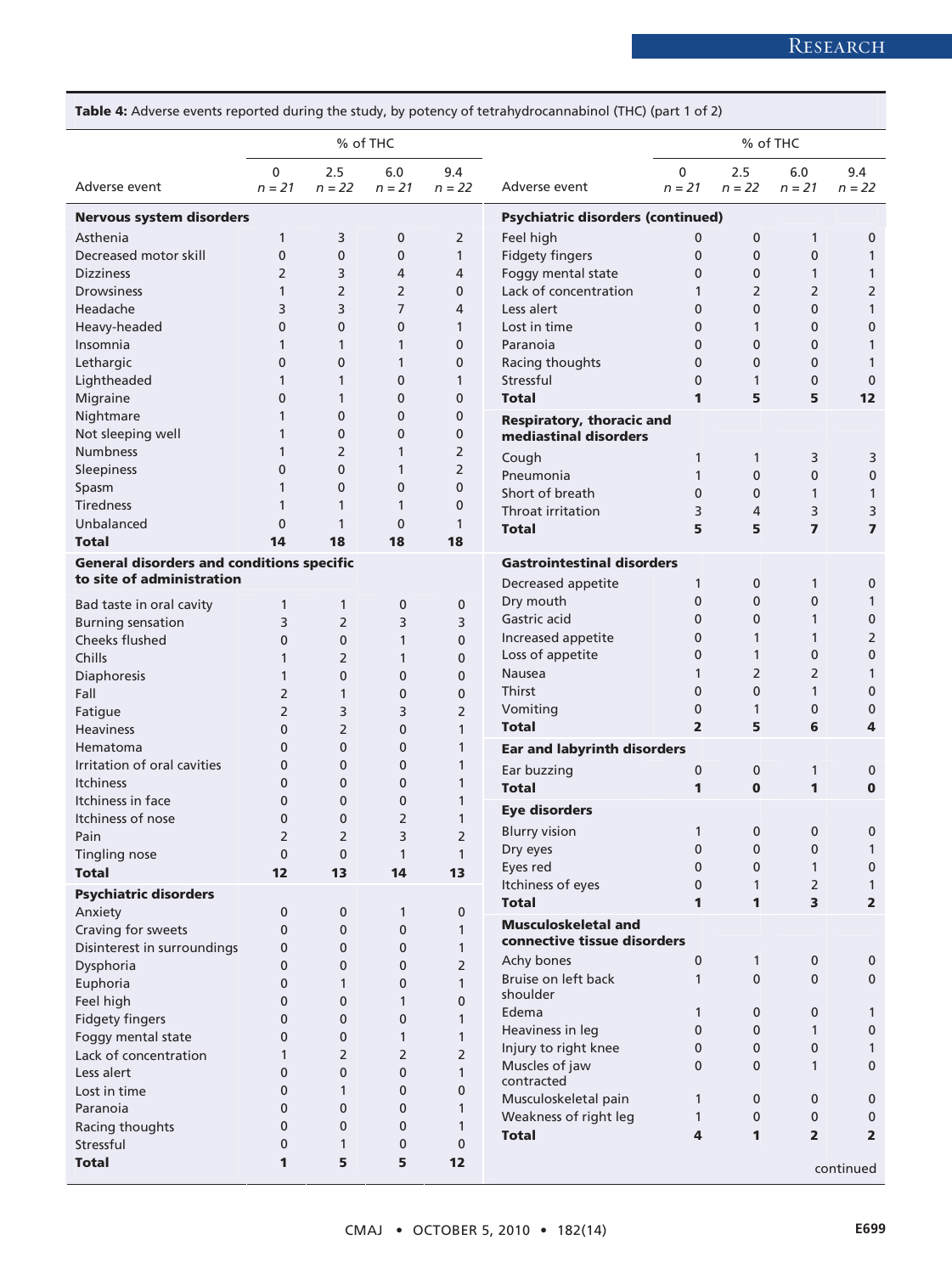| <b>Table 4:</b> Adverse events reported during the study, |
|-----------------------------------------------------------|
| by potency of tetrahydrocannabinol (THC) (part 2 of 2)    |

|                                              | % of THC      |          |                          |                 |  |  |  |  |
|----------------------------------------------|---------------|----------|--------------------------|-----------------|--|--|--|--|
| Adverse event                                | 0<br>$n = 21$ | 2.5      | 6.0<br>$n = 22$ $n = 21$ | 9.4<br>$n = 22$ |  |  |  |  |
| <b>Infections and infestations</b>           |               |          |                          |                 |  |  |  |  |
| Fever                                        | 0             | 1        | $\Omega$                 | 0               |  |  |  |  |
| <b>Total</b>                                 | $\bf{0}$      | 1        | $\bf{0}$                 | $\bf{0}$        |  |  |  |  |
| <b>Renal and urinary</b><br>disorders        |               |          |                          |                 |  |  |  |  |
| Difficulty voiding                           | 0             | 1        | <sup>0</sup>             | 0               |  |  |  |  |
| <b>Total</b>                                 | U             | 1        | U                        | $\bf{0}$        |  |  |  |  |
| Disorders of skin and<br>subcutaneous tissue |               |          |                          |                 |  |  |  |  |
| Rash                                         | $\Omega$      | $\Omega$ | <sup>0</sup>             | 1               |  |  |  |  |
| <b>Total</b>                                 | U             | U        | U                        | 1               |  |  |  |  |
| <b>Surgical and medical</b><br>procedures    |               |          |                          |                 |  |  |  |  |
| Minor surgery                                | 1             | $\Omega$ | 0                        | 0               |  |  |  |  |
| <b>Total</b>                                 | 1             | U        | U                        | ŋ               |  |  |  |  |
| <b>Total adverse events</b>                  | 46            | 61       | 65                       | 82              |  |  |  |  |

Note: THC = tetrahydrocannabinol.

times daily for five days, significantly reduced average pain intensity compared with a 0% tetrahydrocannabinol cannabis placebo in adult participants with chronic post-traumatic or postsurgical neuropathic pain. We found significant improvements in measures of sleep quality and anxiety. We have shown the feasibility of a single-dose delivery method for smoked cannabis, and that blinding participants to treatment allocation is possible using this method.

The mean reduction in pain (0.7) from 6.1 to 5.4 on a 10-cm scale that we detected in this study is modest when compared with that from other drugs for chronic neuropathic pain, such as gabapentin  $(1.2)$  and pregabalin  $(1.3).^{28,29}$  However, our study involved participants with refractory pain for which conventional therapies had failed, and this characteristic may have limited the potential for findings of a larger pain reduction.

The effects of cannabinoids on sleep are recognized.<sup>7,9</sup> The consistent trend toward improvement in all other outcomes for 9.4% tetrahydrocannabinol compared with placebo in our trial suggests that the reported effects on pain, mood and sleep may have been part of an overall improvement in many aspects of patients' conditions.

# **Limitations and strengths**

There were several limitations to this trial. The number of participants recruited was smaller than planned, owing to delays in obtaining licences, approvals and the study drug, and to restrictive criteria for eligibility. Most of our participants had

prior experience with cannabis, which had been an early ethics requirement; none was using cannabis at the time of enrolment and they were not "experienced" users, so that the lessons learned would be applicable to naive users of medical cannabis. The use of small, fixed doses with a short trial duration may have reduced the effect size. We used a low dose to minimize exposure to smoke and to reduce psychoactive effects. Previous work has shown that a single dose of 0.4 mg/kg can be inhaled in a single lungful from a pipe, 24,30 which for a 70-kg person approximates to 25 mg per dose. The frequency of dosing was based on a duration of action of inhaled tetrahydrocannabinol of two to three hours<sup>31</sup> and was administered three times daily. We used a fixed dosing schedule because the study was too short to allow dose titration and we wanted the tetrahydrocannabinol potency to be the only difference between cycles. Finally, the highest tetrahydrocannabinol-content cannabis (9.4%) legally available at the time of the study was used. Additional studies with higher potencies and flexible dosing strategies are needed to explore dose–response effects.

With respect to our analysis, we are aware of issues surrounding the use of early tests for carryover effects. However, examination of pain scores during the washout period showed that the washout was adequate (data not shown), and therefore we believe our approach was appropriate.

Our trial had several important strengths, including a credible placebo, good compliance and good safety reporting. Finding a suitable placebo for smoked cannabis is not a trivial issue. During protocol reviews, it was stated that participants smoking cannabis would immediately know, based on the acute psychoactive effects, whether they had received active drug; however, our results do not support this view. Instead, our data suggest that short-term placebo-controlled trials of smoked cannabis are feasible.

The safety of smoked cannabis is a concern for patients and



**Figure 2:** Levels of tetrahydrocannabinol (THC) in plasma after inhalation of a single dose. Data are presented as means and standard deviations.